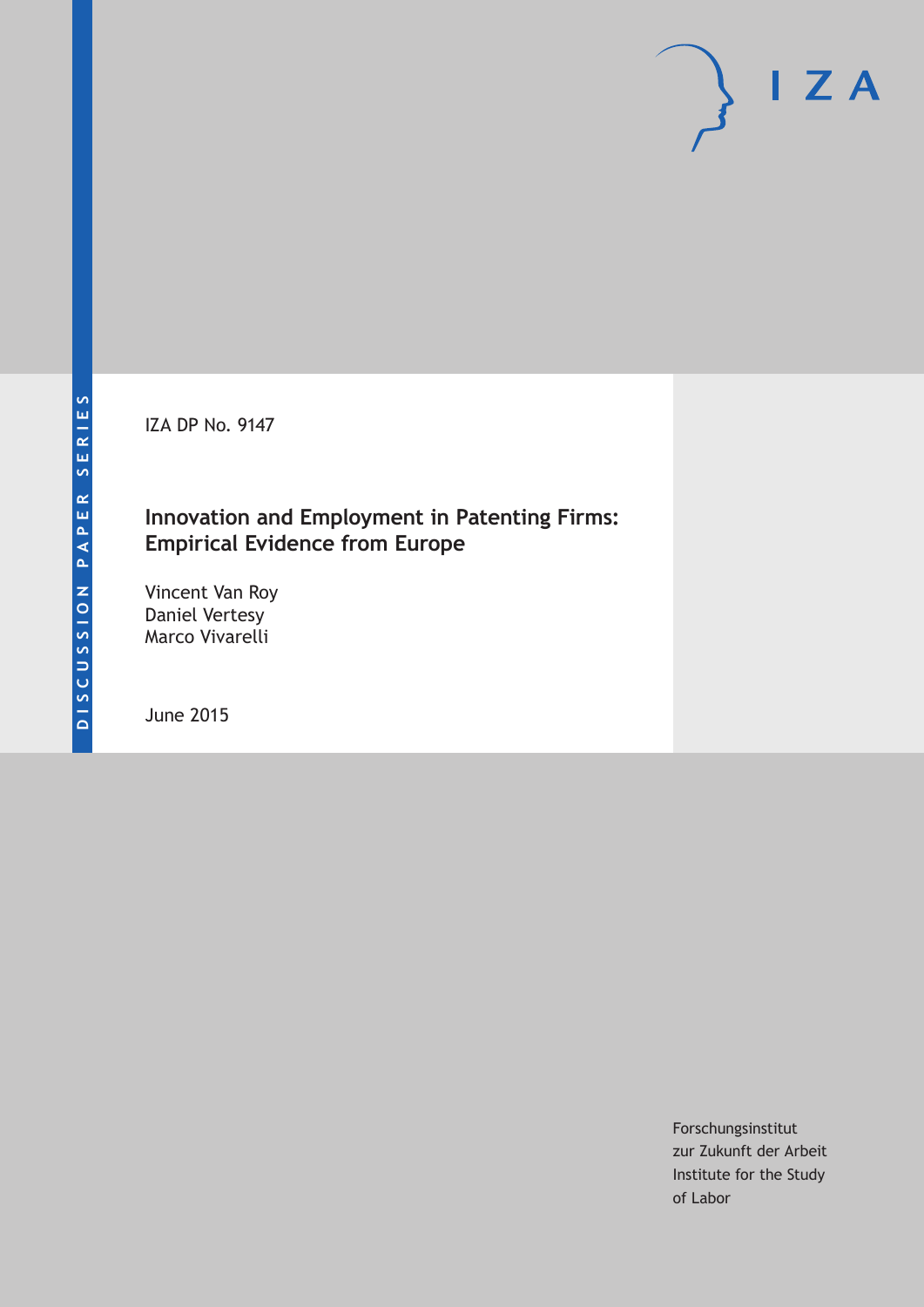# **Innovation and Employment in Patenting Firms: Empirical Evidence from Europe**

## **Vincent Van Roy**

*European Commission, Joint Research Centre*

### **Daniel Vertesy**

*European Commission, Joint Research Centre*

### **Marco Vivarelli**

*Università Cattolica del Sacro Cuore, SPRU, University of Sussex and IZA*

Discussion Paper No. 9147 June 2015

IZA

P.O. Box 7240 53072 Bonn Germany

Phone: +49-228-3894-0 Fax: +49-228-3894-180 E-mail: iza@iza.org

Any opinions expressed here are those of the author(s) and not those of IZA. Research published in this series may include views on policy, but the institute itself takes no institutional policy positions. The IZA research network is committed to the IZA Guiding Principles of Research Integrity.

The Institute for the Study of Labor (IZA) in Bonn is a local and virtual international research center and a place of communication between science, politics and business. IZA is an independent nonprofit organization supported by Deutsche Post Foundation. The center is associated with the University of Bonn and offers a stimulating research environment through its international network, workshops and conferences, data service, project support, research visits and doctoral program. IZA engages in (i) original and internationally competitive research in all fields of labor economics, (ii) development of policy concepts, and (iii) dissemination of research results and concepts to the interested public.

<span id="page-1-0"></span>IZA Discussion Papers often represent preliminary work and are circulated to encourage discussion. Citation of such a paper should account for its provisional character. A revised version may be available directly from the author.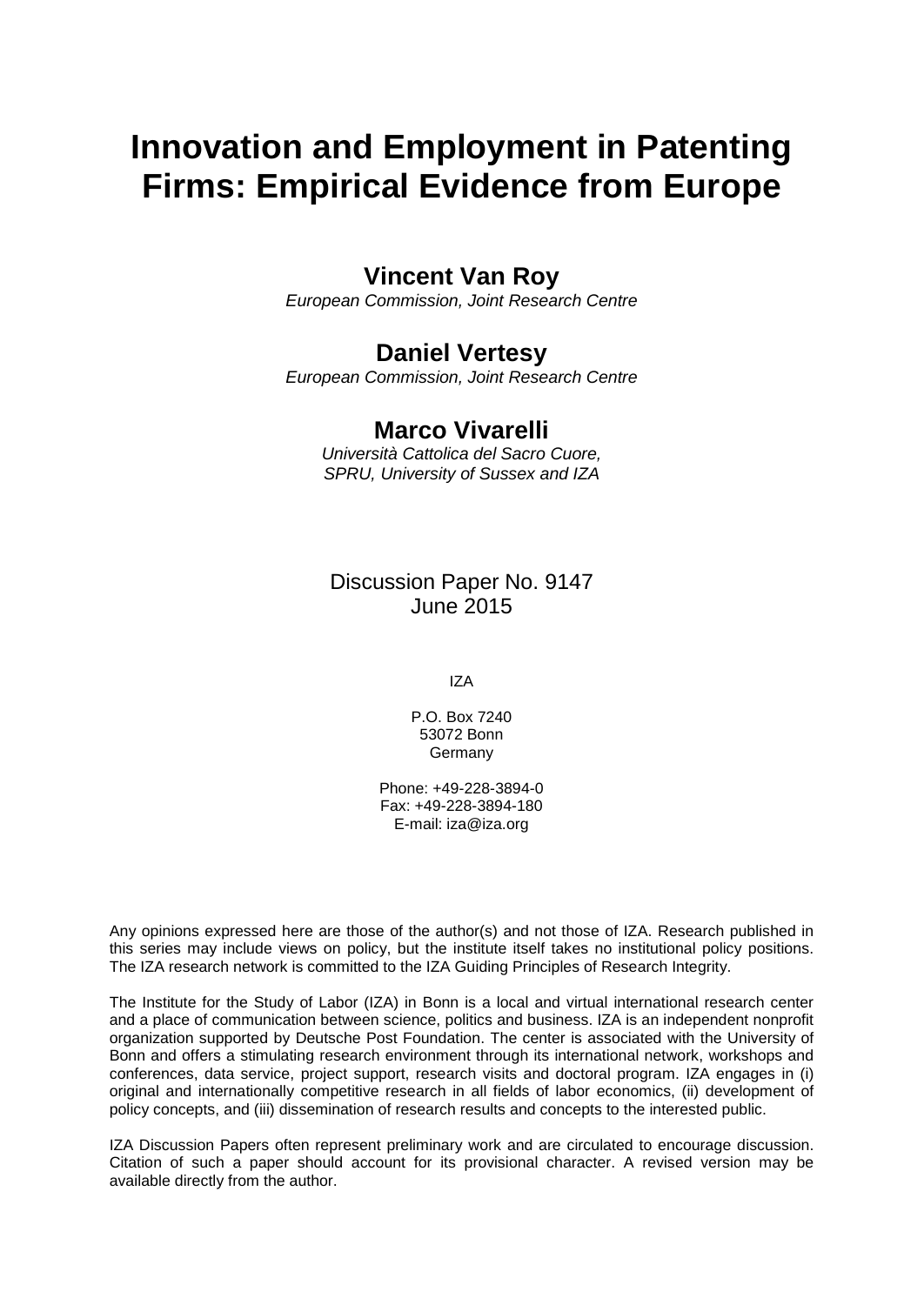IZA Discussion Paper No. 9147 June 2015

# **ABSTRACT**

# **Innovation and Employment in Patenting Firms: Empirical Evidence from Europe**<sup>[\\*](#page-1-0)</sup>

This paper explores the possible job creation effect of innovation activity. We analyze a unique panel dataset covering almost 20,000 patenting firms from Europe over the period 2003-2012. The main outcome from the proposed GMM-SYS estimations is the labourfriendly nature of innovation, which we measure in terms of forward-citation weighted patents. However, this positive impact of innovation is statistically significant only for firms in the hightech manufacturing sectors, while not significant in low-tech manufacturing and services.

JEL Classification: O31, O33

Keywords: technological change, innovation, patents, employment, GMM-SYS

Corresponding author:

Marco Vivarelli Università Cattolica del Sacro Cuore Istituto di Politica Economica Largo Gemelli 1 I-20123 Milano Italy E-mail: [marco.vivarelli@unicatt.it](mailto:marco.vivarelli@unicatt.it)

This research was funded by the Innova Measure project by the Directorate-General of Research and Innovation of the European Commission (DG RTD). The authors are grateful to Nathan Wajsman and Michal Kazimierczak from the Office for Harmonization in the Internal Market (OHIM) for providing access to the EPO/OHIM concordance tables, and to Mariacristina Piva and Dieter Somers for useful suggestions.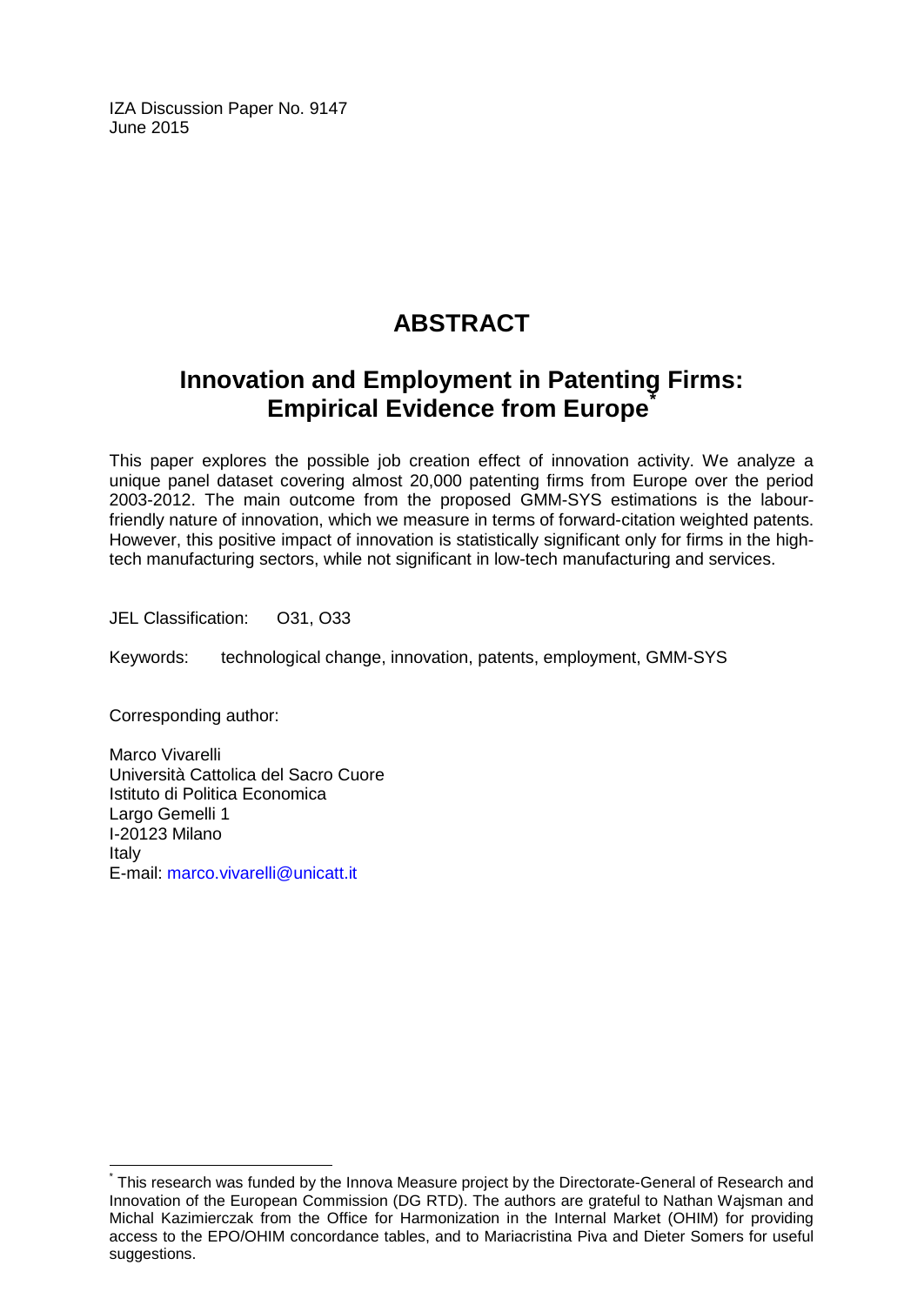#### **1. Introduction**

The century-old debate on the effect of innovation on employment has once again rose to prominence in light of the recent financial crisis and the subsequent slow recovery, triggering intense debates and capturing news headlines [\(Brynjolfsson and McAfee, 2011,](#page-20-0) [2014\)](#page-20-1). Indeed, the diffusion of the ICT-based technologies created new markets and job opportunities, but rendered some skills and traditional jobs obsolete. International organizations, including the ILO, UNIDO, IDB and the OECD are increasingly concerned with the issue of avoiding jobless growth as countries recover from the crisis (see, for instance, [Crespi and Tacsir, 2012;](#page-20-2) [UNIDO, 2013\)](#page-22-0). In this context, the European Commission formulated its 'Europe 2020' strategy in 2010 with the aim to create the conditions for a smart, sustainable and inclusive growth [\(European Commission, 2010\)](#page-21-0), a particularly relevant agenda for a stagnating Europe that faces growing social tensions [\(Fagerberg et al.,](#page-21-1)  [2015, forthcoming\)](#page-21-1).

At the heart of the controversy, we find the clash of two views. One states that laborsaving innovations create technological unemployment, as a direct effect. The other view argues that product innovations and indirect (income and price) effects can counterbalance the direct effect of job destruction brought about by the process innovations incorporated in new machineries and equipment (for fully articulated analytical discussions, see [Petit, 1995;](#page-22-1) [Spiezia and Vivarelli, 2002;](#page-22-2) [Pianta, 2005;](#page-22-3) [Vivarelli, 2013,](#page-22-4) [2014\)](#page-22-5).

In particular, the so-called "compensation theory" – which traces back its origins to classical economists such as Say [\(1964\)](#page-22-6) [Ricardo \(1951\)](#page-22-7) and [Marx \(1961\)](#page-22-8) – puts forward the view that process innovations lead to more efficient production and thus, assuming competitive markets, increasing demand and hence employment (for modelling based on this approach, see [Neary, 1981;](#page-22-9) [Sinclair, 1981;](#page-22-10) [Waterson and Stoneman, 1985\)](#page-23-0). Alternatively – in case of imperfect competition where prices decline with some attrition and lags – innovative firms distribute the benefits associated with the new technologies in the form of extra profits and wages. In turn, these additional incomes can create jobs either through increased investment, or through increased demand due to higher consumption expenditures (see [Pasinetti, 1981;](#page-22-11) [Boyer, 1988;](#page-20-3) [Vivarelli, 1995\)](#page-22-12). However, these compensation mechanisms can be seriously dampened in case of monopolistic markets where prices do not decrease due to lack of competition, in case the demand elasticity is low, or when investment and consumption decisions are limited by different factors such as pessimistic expectations or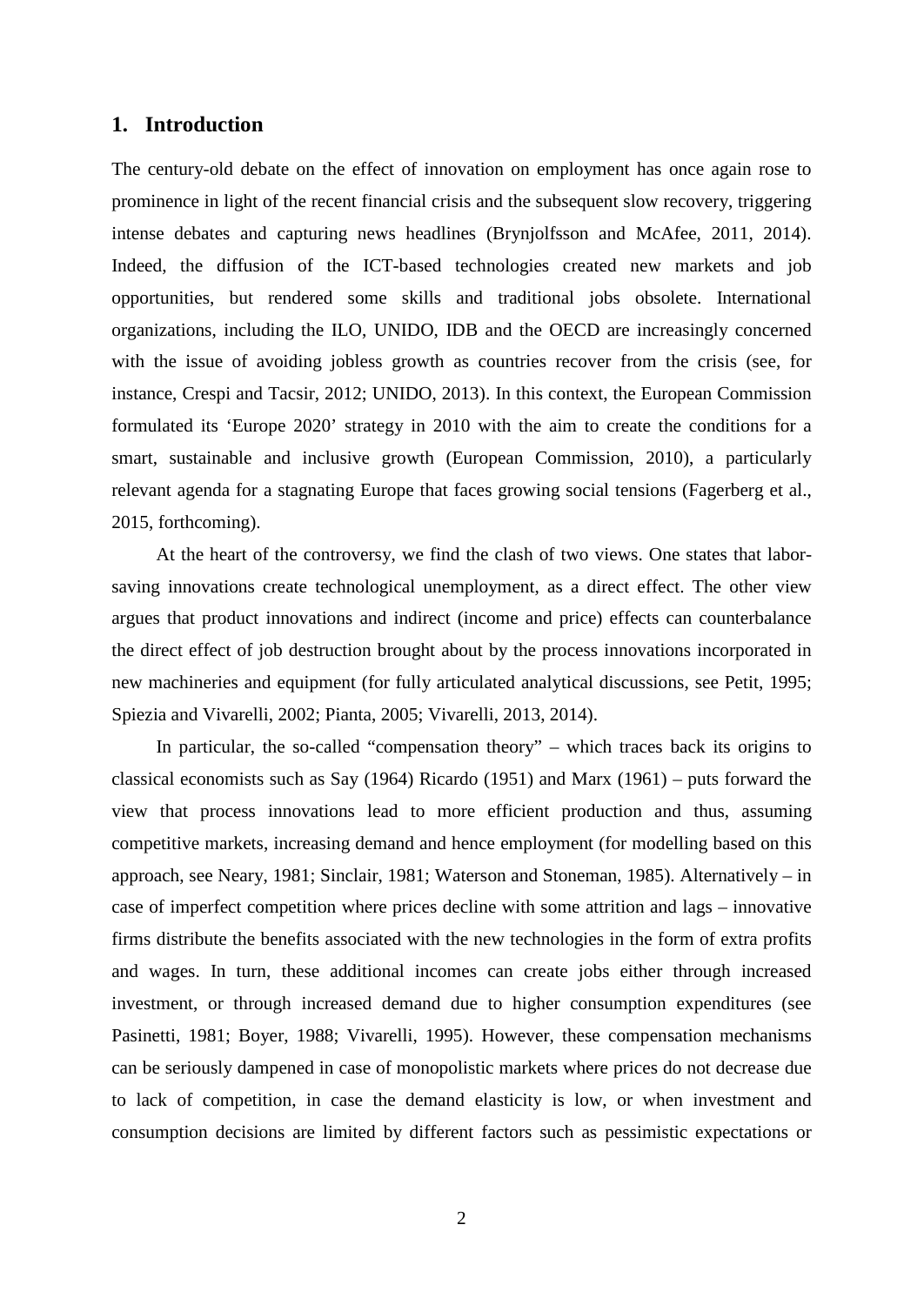credit rationing (for analyses focusing on these critical aspects, see [Freeman and Soete, 1987;](#page-21-2) [Vivarelli, 1995;](#page-22-12) [Pianta, 2005;](#page-22-3) [Vivarelli, 2014\)](#page-22-5).

While these controversies center on the overall employment effect of process innovations, there is less debate about the positive employment effect of product innovations. These are generally understood to lead to the opening of new markets, or to an increased variety within the existing ones (see [Katsoulacos, 1984;](#page-21-3) [Freeman and Soete, 1987;](#page-21-2) [Vivarelli,](#page-22-12)  [1995;](#page-22-12) [Edquist et al., 2001;](#page-20-4) [Antonucci and Pianta, 2002;](#page-20-5) [Bogliacino and Pianta, 2010\)](#page-20-6).

However, even the labor-friendly impact of product innovation may be more or less powerful. Indeed, the so-called "welfare effect" (the creation of new goods) should be compared with the "substitution effect" (that is the displacement of mature products by the new ones: think, for instance, to smartphones replacing cameras, music players and fax machines; see [Katsoulacos, 1984,](#page-21-3) [1986\)](#page-21-4).

As it should be clear even from the brief summary discussed above, theoretical models cannot claim to have a clear answer in terms of the final employment impact of process and product innovation. Indeed, price and income mechanisms do have the possibility to compensate the direct labor-saving effect of process innovation, but their actual effectiveness is unsteady and depends on key parameters such as the degree of competition, the demand elasticity, the consumers' and entrepreneurs' expectations. On the one hand, depending on the different institutional and economic contexts, compensation can be more or less effective and technological unemployment only partially reabsorbed [\(Feldmann, 2013\)](#page-21-5). On the other hand, labor-friendly product innovation may overcome the possible labor displacement brought about by process innovation and so foster job creation.

Since economic theory does not have a clear-cut answer about the employment effect of innovation, there is a strong need for empirical analyses able to test the final employment impact of technological change. In particular, a recent strand of literature – based on microeconometric studies - has the great advantage to allow a direct and precise firm-level mapping of innovation variables and their effect on employment.

This paper aims to provide further and novel empirical evidence within this strand of literature (surveyed in Section 2). In more detail, we use a unique longitudinal database of approximately 20,000 patenting firms from 22 European countries, over the period 2003- 2012, and we test the possible job creation impact of innovation activity.

This paper differs from prior work from different perspectives. Firstly, we measure the impact of innovation from a "quality" perspective; for this purpose, we rely on forwardcitation weighted patent counts that reflect the technological importance of patents for the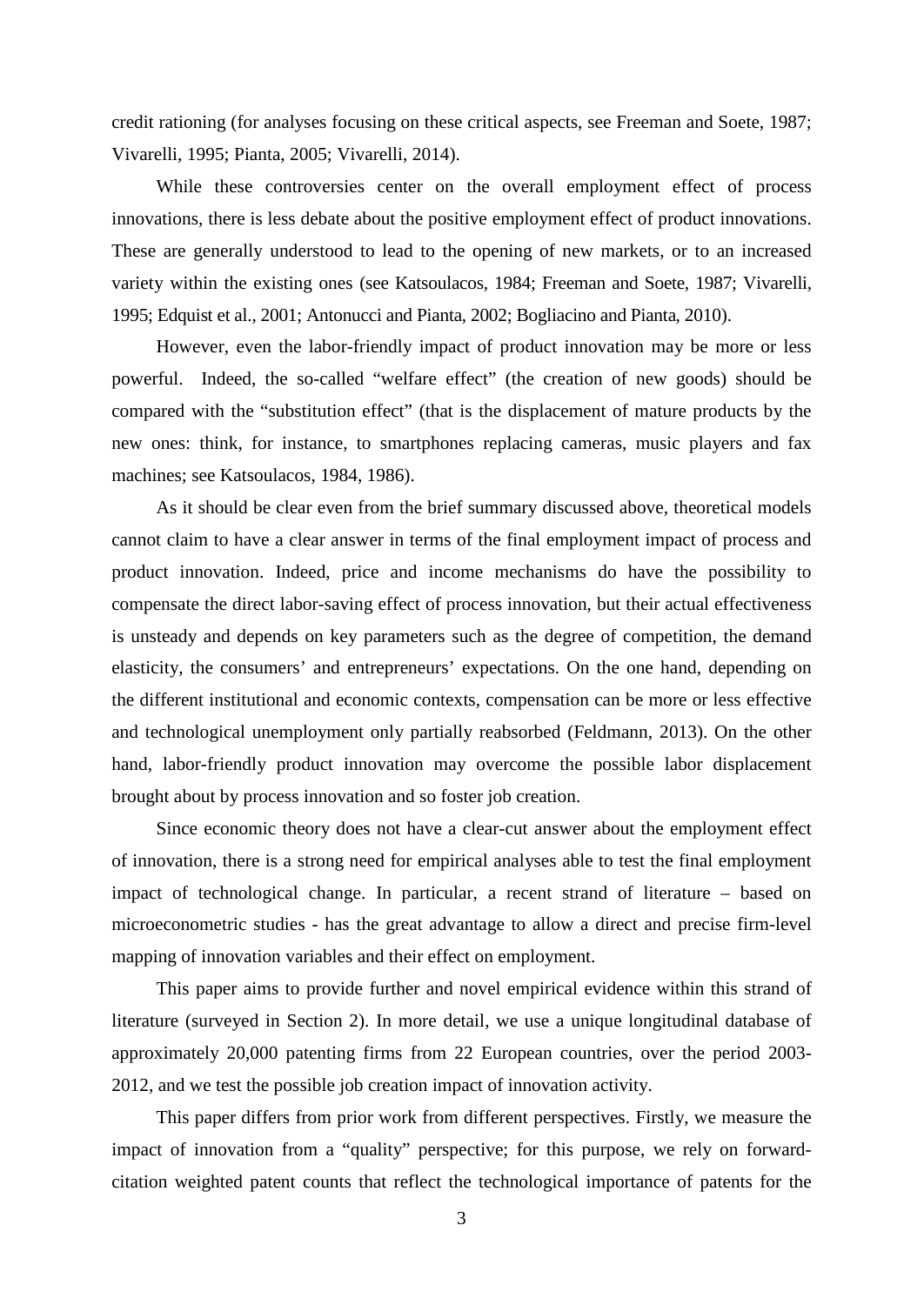development of subsequent technologies<sup>[1](#page-5-0)</sup> (see [Trajtenberg, 1990;](#page-22-13) [Harhoff et al., 2003;](#page-21-6) Hall et [al., 2005\)](#page-21-7). Secondly, we contribute to the existing literature by analyzing the effects of innovation on labor demand using a large EU wide panel dataset, while most of previous studies rely on single country databases. Thirdly, we present evidence for separately manufacturing and services and for high-tech versus low-tech manufacturing sectors and so we are able to disentangle the emergence (or the absence) of job-creating effects across the different economic sectors.

The rest of the paper is organized as follows: Section 2 provides an overview of previous empirical literature on the relationship between innovation and employment at the firm level; Section 3 presents the dataset and the variables; Sections 4 and 5 describe the econometric model and discuss the results. We conclude in Section 6, also providing some policy implications.

#### **2. Previous empirical literature**

Starting in the '90s, there has been a growing literature investigating the link between technological change and employment at the micro level. Early studies, although interesting, were based on cross-section analyses, unable to control for firms' unobserved heterogeneity and affected by (possibly serious) endogeneity problems.

For instance, [Entorf and Pohlmeier \(1990\)](#page-20-7) found a positive impact on employment of product innovation, measured using a dummy, in a cross-section of 2,276 West German firms in 1984. Other authors found no significant link or outright negative impact of new technology on jobs. For example, [Zimmermann \(1991\)](#page-23-1) found that technological change contributed to employment decrease in 16 German industries over the 1980s. By the same token, [Brouwer et al. \(1993\)](#page-20-8) found a negative relationship between aggregate R&D expenditures and employment (but a positive relationship when only product innovations were considered) in a cross-sectional study of 859 Dutch manufacturing firms. Finally, [Klette](#page-21-8)  [and Førre \(1998\)](#page-21-8) examined 4,333 Norwegian manufacturing firms over the period 1982–1992 and found no significant relationship between R&D intensity and net job creation.

More recent studies have fully taken the advantage of new available longitudinal datasets and have applied panel data econometric methodologies that jointly take into account

<span id="page-5-1"></span><span id="page-5-0"></span><sup>&</sup>lt;sup>1</sup> In so doing, we depart from previous literature that either rely on measures of innovative inputs (typically R&D) or on dummies for innovative output (such as product and/or process innovation as declared in the Community Innovation Surveys); see Section 2.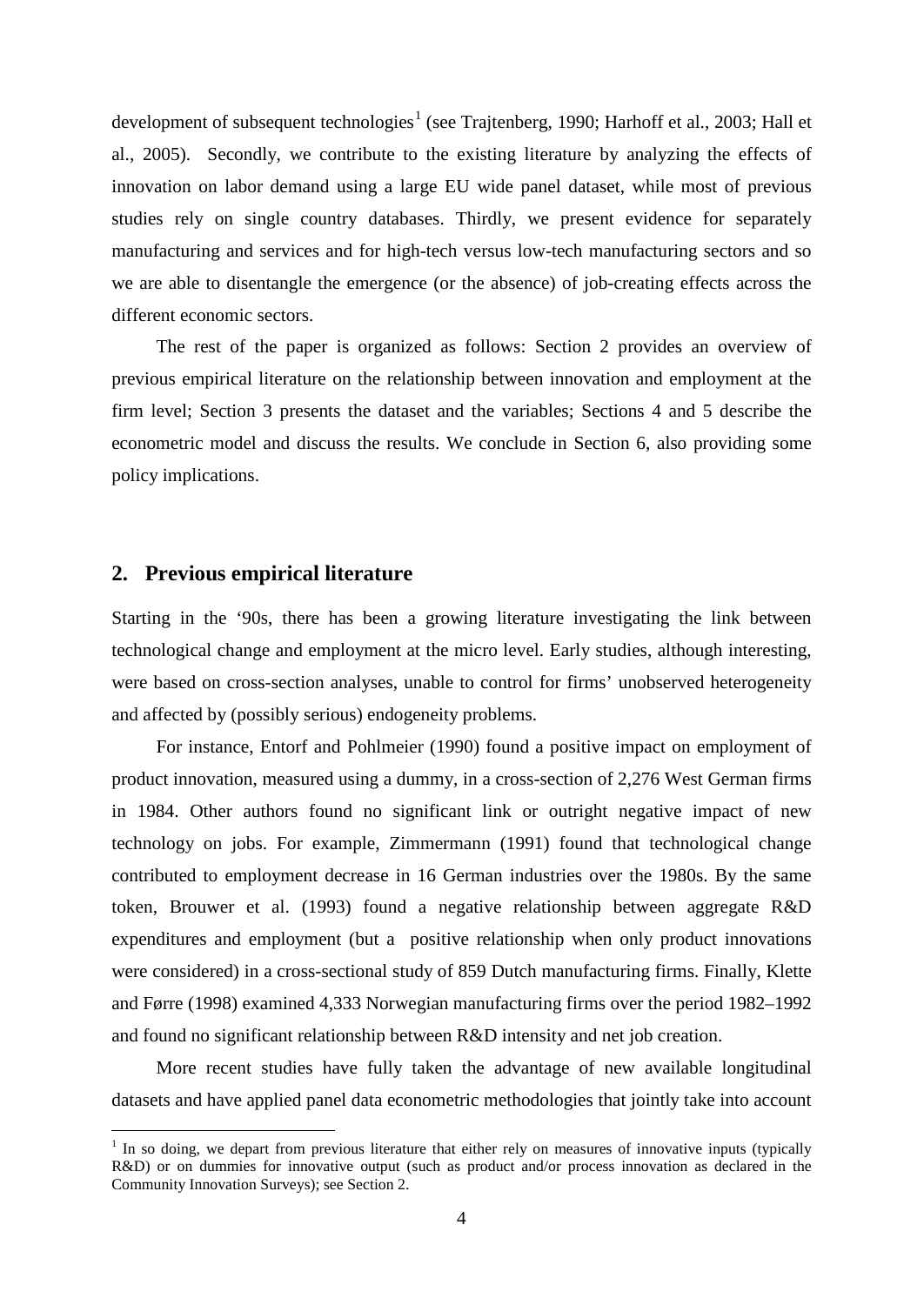time dimension and individual variability and so can effectively deal with the unobserved heterogeneity and the endogeneity issues recalled above.

For example, [Van Reenen \(1997\)](#page-22-14) matched the London Stock Exchange database of manufacturing firms with the SPRU (Science Policy Research Unit at the University of Sussex) innovation database and obtained a panel of 598 British firms over the period 1976– 1982. The author found a positive employment impact of innovation and this result turned out to be robust after controlling for fixed effects, dynamics and endogeneity.

An interesting result was obtained by [Greenan and Guellec \(2000\)](#page-21-9), using a panel of microdata from 15,186 French manufacturing firms over the 1986–1990 period. According to the authors, innovating firms create more jobs than non-innovating ones, but this outcome is reversed when moving to the sectoral level, where the overall effect is negative and only product innovations reveal to be job-creating. A possible explanation of this reverse in the employment outcome is the so-called 'business stealing effect': at the level of the individual firms, innovators tend to perform better in terms of employment as they gain market share at the expenses of laggards and non-innovators. Even when innovation is intrinsically laborsaving, correlations at the micro-level generally show a positive link between technology and employment, since they do not take into account the crowding-out effect on non-innovators; however, a negative overall effect may emerge at the sectoral or more aggregate levels.

However, even controlling for the business stealing effect (by a demand variable such as sales), [Piva and Vivarelli \(2004,](#page-22-15) [2005\)](#page-22-16) found evidence in favor of a positive effect of innovation on employment at the firm level. The authors applied the GMM-SYS methodology to a longitudinal dataset of 575 Italian manufacturing firms over the period 1992–1997, and found a significant positive link between innovative investment and employment, although small in magnitude.

A number of even more recent studies further explored the displacement or compensation mechanisms due to different types of innovation. Based on [Peters \(2004\)](#page-22-17), [Harrison et al. \(2008,](#page-21-10) [2014\)](#page-21-11) – using the 3rd Community Innovation Surveys (CIS) from France, Germany, UK and Spain – concluded (in accordance with the theoretical literature, see Section 1) that process innovation tends to displace employment, while product innovation is basically labor friendly. Compensation mechanisms were found to be particularly effective in the service sectors through increased demand for new products (see also [Evangelista and](#page-21-12)  [Savona, 2003;](#page-21-12) [Evangelista and Vezzani, 2012\)](#page-21-13).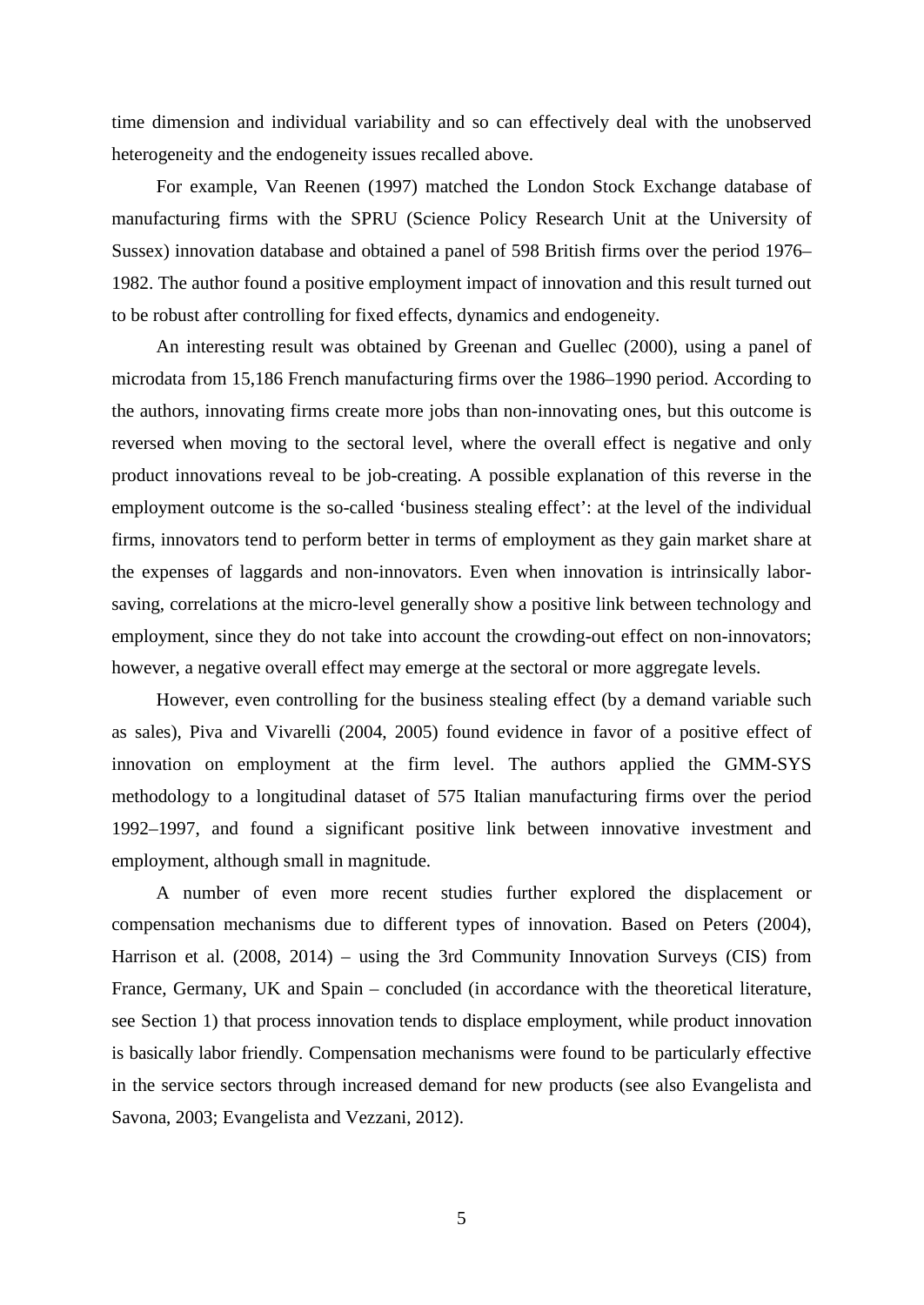Using a similar model, [Hall et al. \(2008\)](#page-21-14) found a positive effect on employment of product innovation and no evidence of employment displacement due to process innovation using a panel of Italian manufacturing firms over the period 1995-2003.

Interestingly, [Lachenmaier and Rottmann \(2011\)](#page-21-15) are somewhat in contrast with the former findings. The authors applied a dynamic employment equation (GMM-SYS) on a very comprehensive dataset of German manufacturing firms over the period 1982-2002, including wages, gross value added, year and industry controls, and alternative proxies (dummies) of current and lagged product and process innovation. Their estimates show a positive, significant impact of different innovation measures on employment, with the positive impact of process innovations even higher than that of product innovations.

Since in this contribution we will split our micro analysis according to sectoral belonging, it is useful to look at prior literature to investigate whether some previous studies have singled out sectoral specificities in the relationship between innovation and employment.

Indeed, a handful of studies found important differences in the employment job creation effect of innovation across different industry groups. For instance, [Greenhalgh et al.](#page-21-16)  [\(2001\)](#page-21-16) explored a panel of UK firms over the period 1987-1994 and their fixed effects aggregate estimates showed a modest, but positive impact of R&D expenditures on employment. However, once splitting the panel into high- and low-tech sectoral groups, the positive impact of R&D on employment turned out to be limited to high-tech sectors.

Consistently, [Buerger et al. \(2010\)](#page-20-9) – using data concerning four manufacturing sectors across German regions over the period 1999-2005 – have studied the co-evolution of R&D expenditures, patents and employment through a VAR methodology. Their main result is that patents and employment turned out to be positively and significantly correlated in two hightech sectors (medical and optical equipment and electrics and electronics), while not significant in the other two more traditional sectors (chemicals and transport equipment).

A positive relationship between innovation and jobs is also found by [Coad and Rao](#page-20-10)  [\(2011\)](#page-20-10) who limit their focus on U.S. high-tech manufacturing industries over the period 1963–2002 and investigate the impact of a composite innovativeness index (comprising information on both R&D and patents) on employment. The main outcome of their quantile regressions is that innovation and employment are positively linked, and that innovation has a stronger impact for those firms that reveal the fastest employment growth.

By the same token, [Bogliacino et al. \(2012\)](#page-20-11) – using a panel database covering 677 European manufacturing and service firms over 19 years (1990-2008) – found that a positive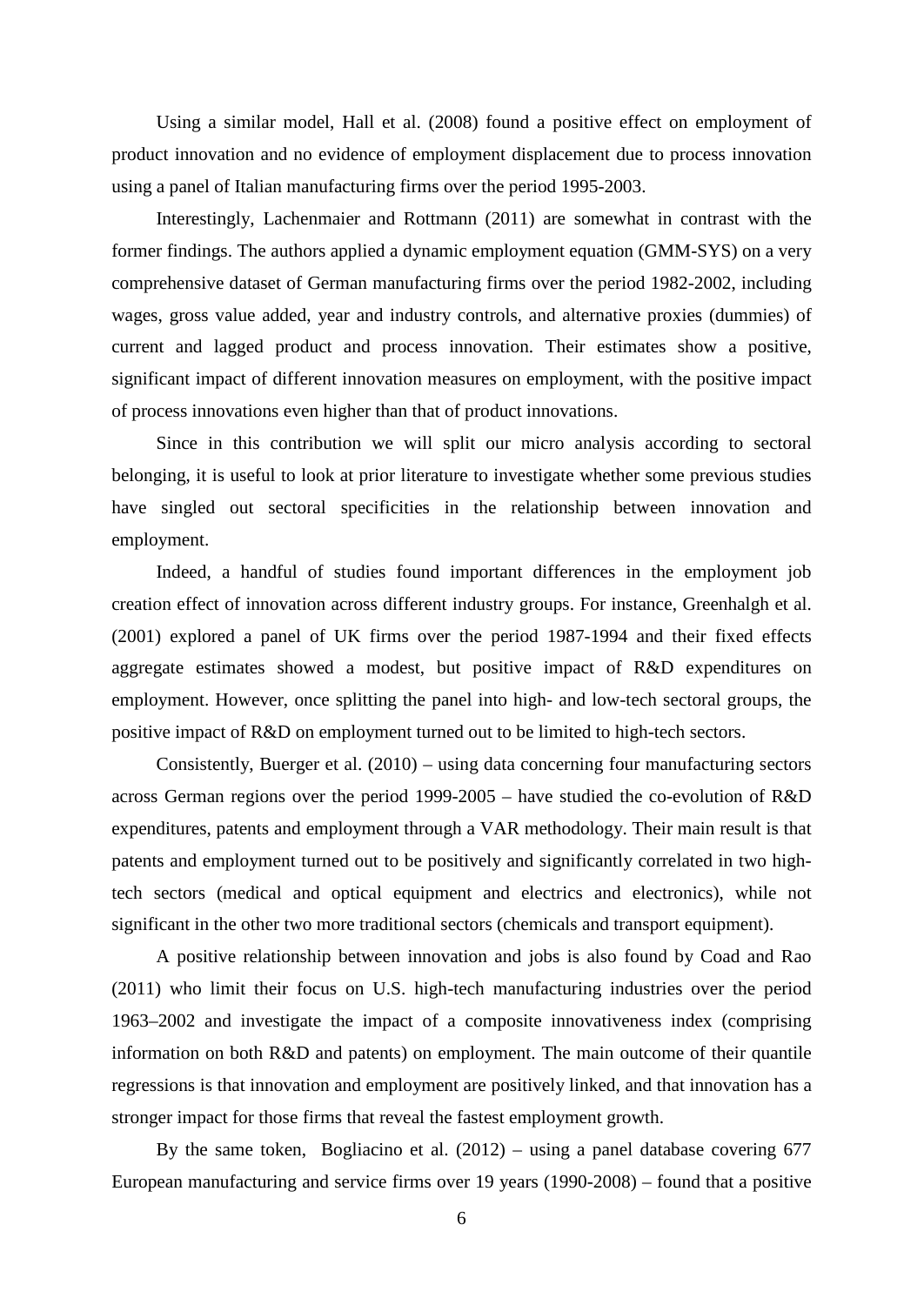and significant employment impact of R&D expenditures is clearly detectable only in services and high-tech manufacturing but not in the more traditional manufacturing sectors, where the employment effect of technological change is not significant (see also Bogliacino and Vivarelli, 2012).

On the whole, recent microeconometric studies offer a detailed mapping of the jobcreating impact of innovation which generally turns out to overcome its possible job displacement effects. However, the (few) studies investigating the sectoral dimension reveal that this labor-friendly impact is generally limited to the high-tech sectors, characterized by an higher R&D intensity and by the prevalence of product innovation.

#### **3. Data and variables**

#### *3.1 Data*

Our original dataset is based on a panel of European patenting firms.<sup>[2](#page-5-1)</sup> We make use of a joint statistical effort made by the European Patent Office (EPO) and the Office for Harmonization in the Internal Market (OHIM). In particular, we matched accounting company data originating from  $ORBIS<sup>3</sup>$  $ORBIS<sup>3</sup>$  $ORBIS<sup>3</sup>$  with patent and patent quality information from the OECD PATSTAT dataset using firm-patent concordance tables developed by EPO and OHIM [\(EPO](#page-21-17)  [and OHIM, 2013\)](#page-21-17). This allowed us to assign a quality measure - based on forward citations to patents and to control for differences across patent classes.

The matched dataset covers 63,561 EU-based, patenting firms from 27 EU Member States for the years 2003-2012 and belonging to manufacturing and service sectors. This unique database provides information on firms' legal aspects and location, industrial activity (NACE sector) and fundamental economic information (including employment, sales, value added, capital formation, and cost of labor).

We then cleaned our dataset following a methodology similar to that applied by [Hall](#page-21-18)  [and Mairesse \(1995\)](#page-21-18); in particular: (1) we excluded firms for which either sectoral belonging, employment, value added, fixed assets or cost of labor were missing or not positive; (2) we

<span id="page-8-1"></span> $2$  In this study, we consider only firms identified by the EPO/OHIM study (2013) as having filed at least one patent over the period 2004-2008.

<span id="page-8-0"></span>patent over the period 2004-2008. <sup>3</sup> ORBIS is a commercial database of Bureau van Dijk which provides legal and financial information on European-based companies. Data originates from company reports collected by different providers specific to each country.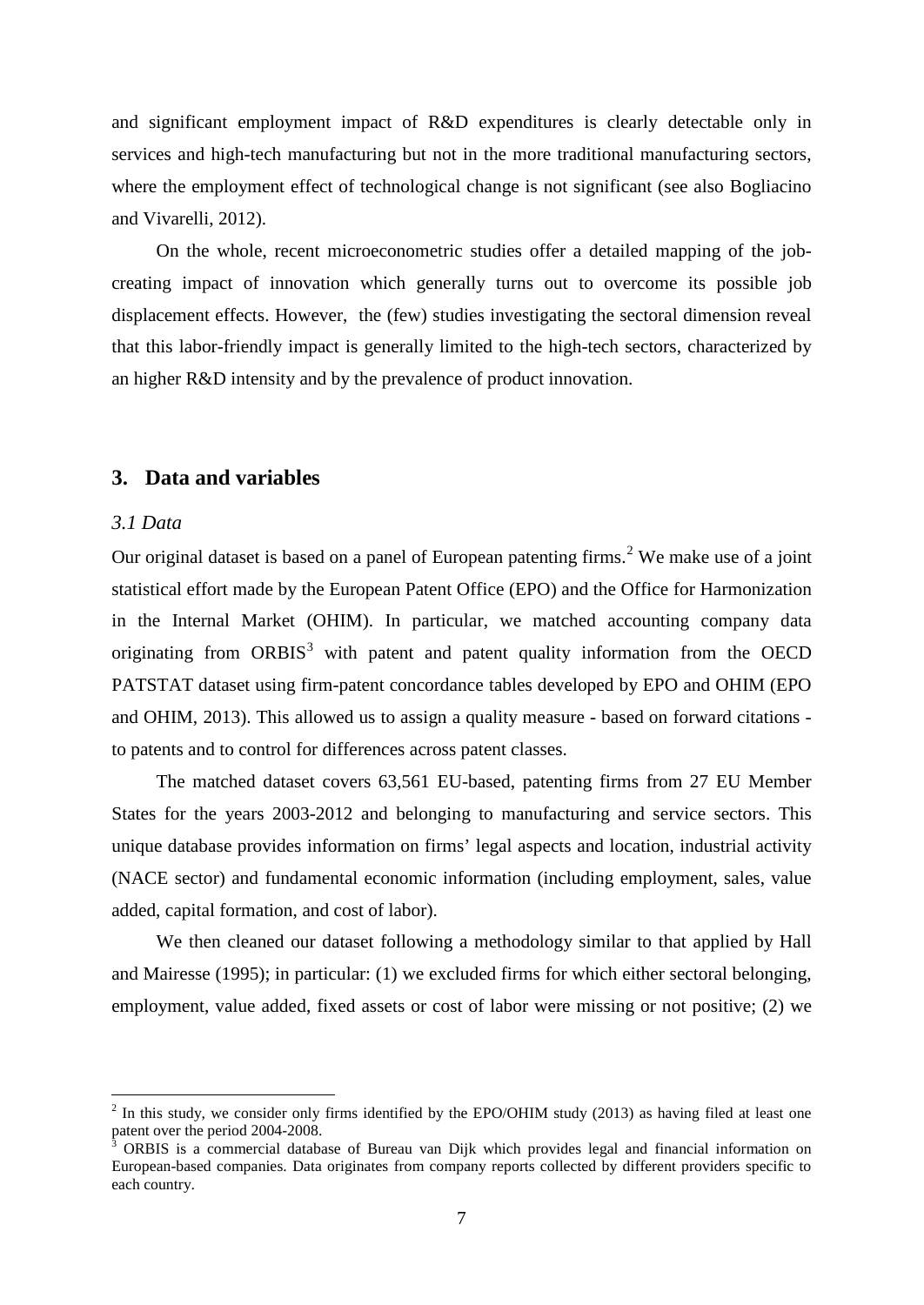dropped outliers in both levels and growth rates. [4](#page-8-1) A more detailed discussion of the data sources and the cleaning process can be found in the Appendix 1. Here it is enough to notice that the economic data provided by ORBIS are rather patchy and their quality is heterogeneous across countries. Across the 27 EU countries, almost 60% of firms were dropped in what was described above as step (1), and about 4% in step (2). As a consequence, countries with relatively better data quality and a larger number of available observations mostly Italy - are overrepresented in the cleaned sample, while others - most notably Germany and the UK - are underrepresented.<sup>[5](#page-9-0)</sup>

Eventually, our final sample comprises 23,111 firms, further reduced to 19,978 companies (resulting into 104,074 observations) for computational reasons concerning our estimation procedure (see Section 4).

#### *3.2 Variables and descriptive statistics*

Our dependent variable is denoted by the natural logarithm of the number of employees within the firm. Explanatory variables of the models are derived from a standard labor demand function (see Section 4) and include firm output, gross investment and labor cost. In particular, we measure firm output through the natural logarithm of value added and gross investment through the annual rate of growth in fixed assets; finally, labor cost is measured as the natural logarithm of the gross wage per employee. Value added, fixed capital investment and labor cost were deflated using industry-specific deflators.<sup>[6](#page-9-1)</sup> While we expect a negative impact of the labor cost on labor demand, the other two variables are expected to contribute with a positive sign.

Prior studies assessed the impact of innovation on labor demand by using input measures of innovation such as R&D expenditures, or discrete output measures such as innovation dummies (see Section 2). However, these indicators are not without drawbacks; indeed, the link between R&D expenditures and successful innovative outcomes involves lags and uncertainty [\(Nelson and Winter, 1982;](#page-22-18) [Dosi, 1988;](#page-20-12) [Dosi and Nelson, 2013\)](#page-20-13), while innovation dummies do not capture differences of magnitude and quality in innovation outcomes.

<span id="page-9-2"></span><sup>&</sup>lt;sup>4</sup> This was carried out by allocating firms to four groups based on size in which we allowed smaller firms to grow more than larger ones (see Appendix 1).

<span id="page-9-0"></span><sup>5</sup> At least part of this country unbalances can be attributed to the fact that companies below a certain threshold in terms of employment and value added are allowed to file abbreviated financial accounts in many countries in our sample.

<span id="page-9-1"></span><sup>&</sup>lt;sup>6</sup> In more detail, financial information provided in current prices in the ORBIS database were converted into constant prices by using sectoral GDP deflators (source: Eurostat National Accounts) centered on the year 2005.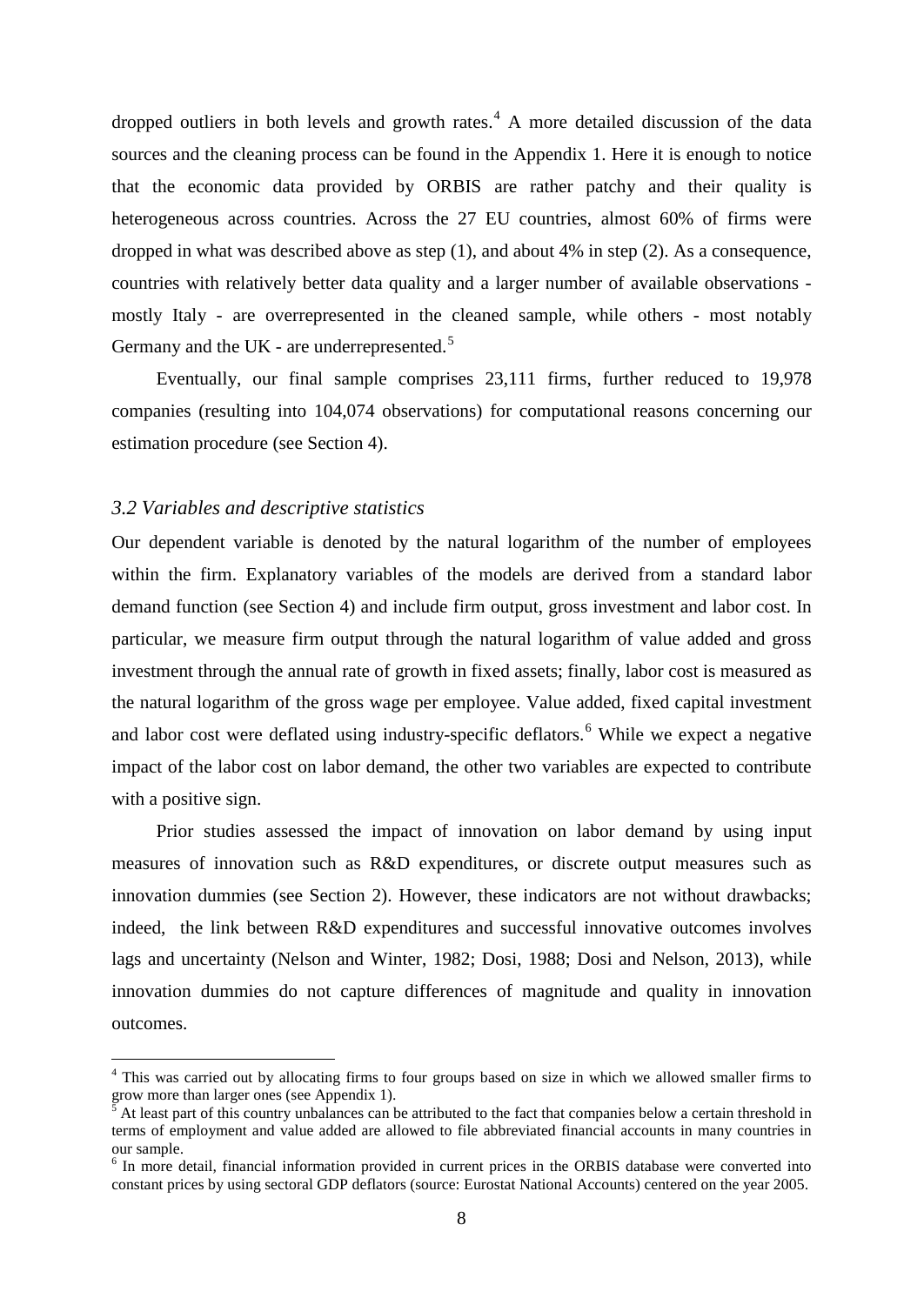To overcome these disadvantages, we use the natural logarithm of citation-weighted patents in our model. Indeed, the selected key impact variable is characterized by some advantages and some limitations. As far as the formers are concerned, it is an indicator of innovative output representing a successful innovation introduced into the market and actually affecting firm's economic performance and its employment. Moreover, as mentioned above, it is a weighted variable, taking into account the quality of the introduced innovation in terms of its technological novelty and therefore its economic impact (see [Trajtenberg,](#page-22-13)  [1990;](#page-22-13) [Harhoff et al., 2003;](#page-21-6) [Hall et al., 2005\)](#page-21-7). [7](#page-9-2) On the other hand, patents better proxy product innovation rather than process innovation for which other appropriability instruments are preferred [\(see Levin et al., 1987\)](#page-22-19). Indeed, while new products are patented to prevent imitation and reverse engineering, process innovation are often embodied in new machineries provided by supplier companies, can be kept secret more easily and therefore are more rarely patented, so accounting for only about 20/30% of total patents (see [Arundel and Kabla,](#page-20-14)  [1998\)](#page-20-14). Since product innovations tend to be more labor-friendly than process innovation (see Sections 1 and 2), this bias in our key impact variable will have to be taken into account in interpreting our results (see Section 6).

The patent quality indicator we use for the regression estimations is denoted as follows:

$$
Weighted\ patterns_{i,t} = \sum_{p=1 \text{ } \in i,t}^{n} \frac{1+Forward\ citations\ p,t,f}{Max.\ Forward\ citations\ t,f}
$$
 (1)

This indicator is obtained by augmenting a simple patent count by the number of subsequent citations that a patent *p* receives, with forward citations counted over a period of three years after the patent's publication date.<sup>[8](#page-10-0)</sup> The weighted patent indicator is normalized by technology field *f* and filing year *t* in order to account for the differences in citation patterns across technology fields and over time (*i.e.* we control for the well-known circumstance that patents are more cited in certain technology fields and years, while less in others). This is implemented by dividing the forward citations received from each patent *p* by the maximum

<span id="page-10-1"></span> <sup>7</sup> The OECD Patent Quality database makes available a Patent Quality Index along with a variety of patent quality indicators which include patent scope, family size, claims, etc (see Squicciarini et al, 2013). However, applying the composite patent quality index (or its components) as our proxy for innovation would significantly reduce our sample size due to the longer citation window applied and to the fact that forward citations is the most widely available indicator among those offered in this database.

<span id="page-10-0"></span><sup>&</sup>lt;sup>8</sup> The percentage of patents from our firm sample that do not get cited in subsequent patents within a 3-year window equals to 75.64.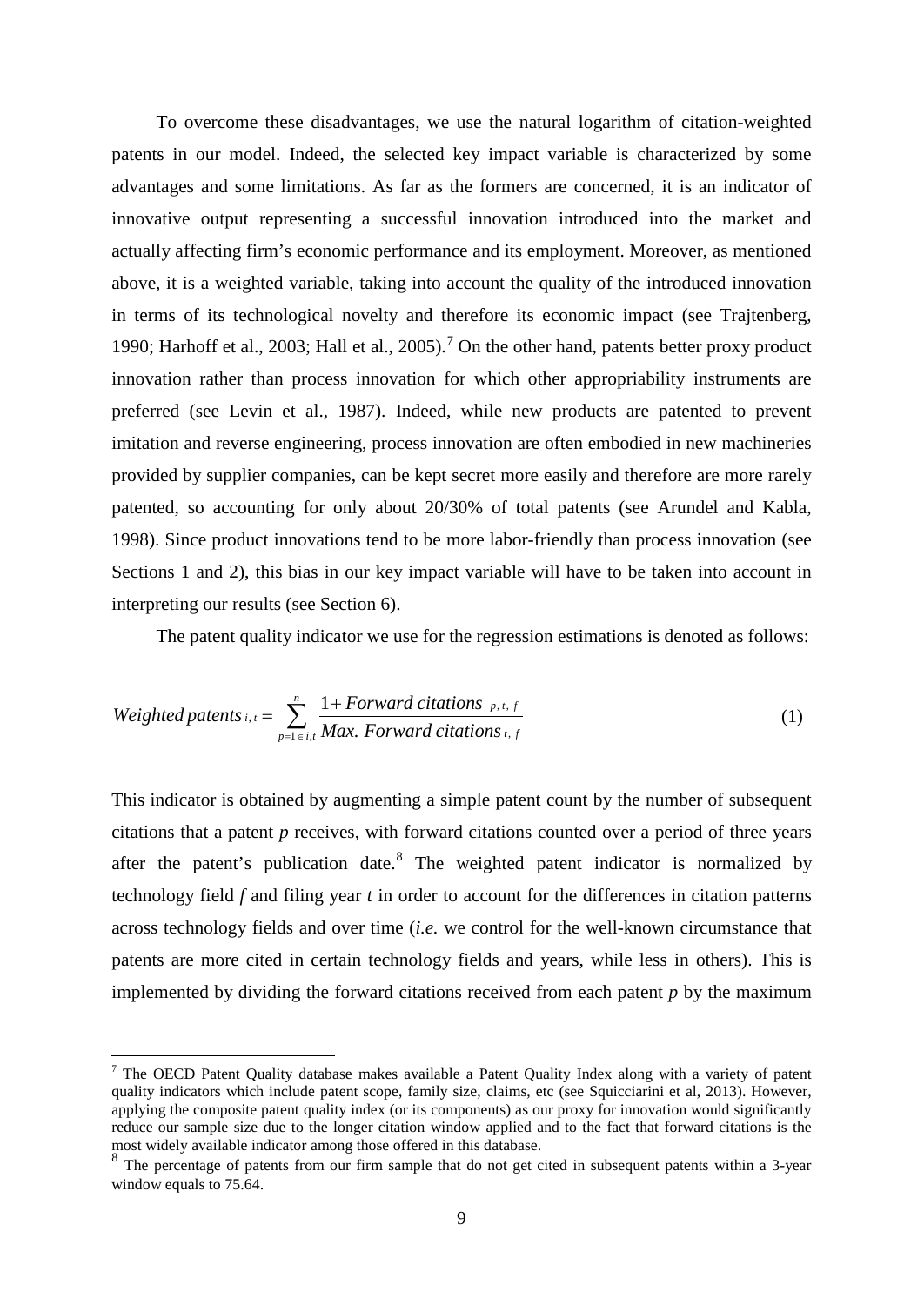number of forward citations in the same technology field and filing year, prior to summing up all patents issued by firm  $i$  in the year  $t$ .<sup>[9](#page-10-1)</sup>

Finally, we lag our patent indicator by 3 years, to take into account the potential delay in the possible impact of innovation on employment.<sup>[10](#page-11-1)</sup>

In addition to the specifications with the preferred patent quality indicator, as a robustness check we also run the regressions using a simple normalized patent count indicator. [11](#page-11-2)

To control for industry, year and country-specific differences in labor demand dynamics, we include 22 industry-, 9 year- and 22 country dummies in the model.

[Table 1](#page-11-0) reports the summary statistics of the dependent and explanatory variables used in the estimations. Correlations among the variables are presented in the Appendix 2 (Table A2.1).

| Variable name           | Mean      | Min.      | Max.          | <b>SD</b>  | SD between | SD within |
|-------------------------|-----------|-----------|---------------|------------|------------|-----------|
| Employment              | 721.13    | 1.00      | 75,197.00     | 3,425.36   | 2,825.96   | 511.40    |
| Value added             | 61,632.41 | 0.00      | 19,296,940.00 | 376,024.00 | 310,399.40 | 80,080.30 |
| Weighted patents        | 0.09      | 0.00      | 83.09         | 0.85       | 0.72       | 0.35      |
| <b>Patents</b>          | 0.03      | 0.00      | 21.54         | 0.26       | 0.21       | 0.08      |
| Gross investment        | 3.30      | $-291.80$ | 543.44        | 28.31      | 17.57      | 24.85     |
| Labor cost per employee | 45.25     | 0.06      | 221.05        | 17.45      | 17.11      | 6.63      |

<span id="page-11-0"></span>**Table 1: Summary statistics of the dependent and explanatory variables**

Notes: N=104,074 observations. Value added and labor costs are expressed in thousands of euros, while gross investments denote percentage growth

Table 2 reveals that our panel database covers the whole range of small-, medium- and largesized enterprises, although it is biased towards the two latter categories [\(Table 1\)](#page-11-0). This bias stems from the fact that we uses patent information as proxy for the innovative activities of firms, leading to the exclusion of many micro- and small-sized firms after merging the original firm-level ORBIS dataset with the EPO/OHIM database. Indeed, medium- and largesized firms account for roughly 64 percent of the panel when analyzing firm size in the first year of appearance of each firm in the sample (see [Table 2\)](#page-12-0).

<sup>&</sup>lt;sup>9</sup> Since many patents do not receive any forward citation (see previous footnote), the numerator is increased by 1 in order to keep these patents.

<span id="page-11-1"></span><sup>&</sup>lt;sup>10</sup> Model estimations have also been run with a 2-year lagged patent indicator and yielded similar results (available upon request).

<span id="page-11-2"></span> $11$  We divided the firm's patents by the maximum number of patents in the same technology field and year and multiplied by 100.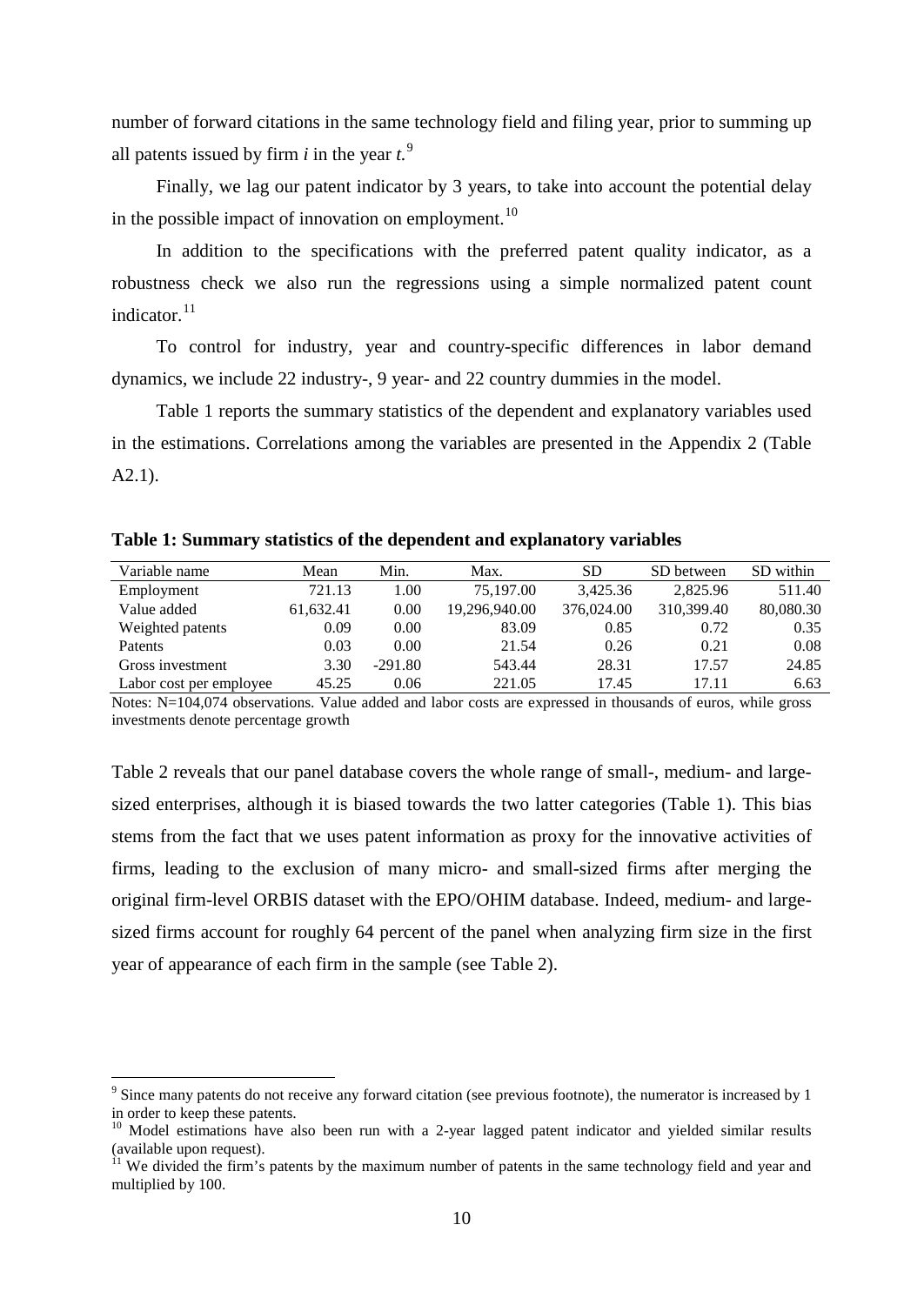| Firm size | <b>Numbers</b> | Perc.  |
|-----------|----------------|--------|
| Micro     | 2,854          | 14.29  |
| Small     | 5,461          | 27.34  |
| Medium    | 6,740          | 33.74  |
| Large     | 4,923          | 24.64  |
| Total     | 19.978         | 100.00 |

<span id="page-12-0"></span>**Table 2: Distribution of firms across size**

Note: Firm size groups are denoted as: micro: 0-10 employees, small: 11-50 employees, medium: 51-250 employees and large: more than 250 employees

Turning our attention to the distribution of firms across sectors, [Table 3](#page-12-1) shows that the dataset covers all economic activities. Not surprisingly (given our focus on patenting firms) the most represented sectors within manufacturing are the chemical sector (about 10%), the metal industry (12%) and the machinery sector (17%). Retail trade (11%) and scientific research providers  $(6%)$  are the most represented services in the sample.<sup>[12](#page-11-2)</sup>

|                           |         | <b>Observations</b> |         | Firms  |
|---------------------------|---------|---------------------|---------|--------|
|                           | Numbers | Perc.               | Numbers | Perc.  |
| Manufacturing             |         |                     |         |        |
| Food                      | 2,539   | 2.44                | 430     | 2.15   |
| Textile                   | 2,825   | 2.71                | 510     | 2.55   |
| Paper                     | 3,286   | 3.16                | 587     | 2.94   |
| Chemistry                 | 11,072  | 10.64               | 1,997   | 10.00  |
| Pharmaceutical            | 2,321   | 2.23                | 397     | 1.99   |
| Minerals                  | 2,639   | 2.54                | 480     | 2.40   |
| Metal                     | 12,279  | 11.80               | 2,266   | 11.34  |
| Electronics               | 10,640  | 10.22               | 2,039   | 10.21  |
| Machinery                 | 17,460  | 16.78               | 3,212   | 16.08  |
| Transport                 | 3,954   | 3.80                | 706     | 3.53   |
| Other Manufacturing       | 6,531   | 6.28                | 1,217   | 6.09   |
| Services                  |         |                     |         |        |
| Electricity/Water         | 1,148   | 1.10                | 208     | 1.04   |
| Retail trade              | 11,406  | 10.96               | 2,341   | 11.72  |
| <b>Transport Services</b> | 963     | 0.93                | 172     | 0.86   |
| Hotel & Catering          | 166     | 0.16                | 47      | 0.24   |
| Telecommunication         | 2,586   | 2.48                | 587     | 2.94   |
| Finance                   | 1,061   | 1.02                | 229     | 1.15   |
| <b>Real Estate</b>        | 647     | 0.62                | 157     | 0.79   |
| Scientific                | 8,408   | 8.08                | 1,909   | 9.56   |
| Administration/Education  | 1,388   | 1.33                | 314     | 1.57   |
| Other services            | 755     | 0.73                | 173     | 0.87   |
| Total                     | 104,074 | 100.00              | 19,978  | 100.00 |

#### <span id="page-12-1"></span>**Table 3: Distribution of firms across sectors**

<span id="page-12-2"></span> $12$  The number of service firms in the sample is significantly lower than their share in the population of firms across Europe. This is due to the fact that service firms are far less involved in patenting.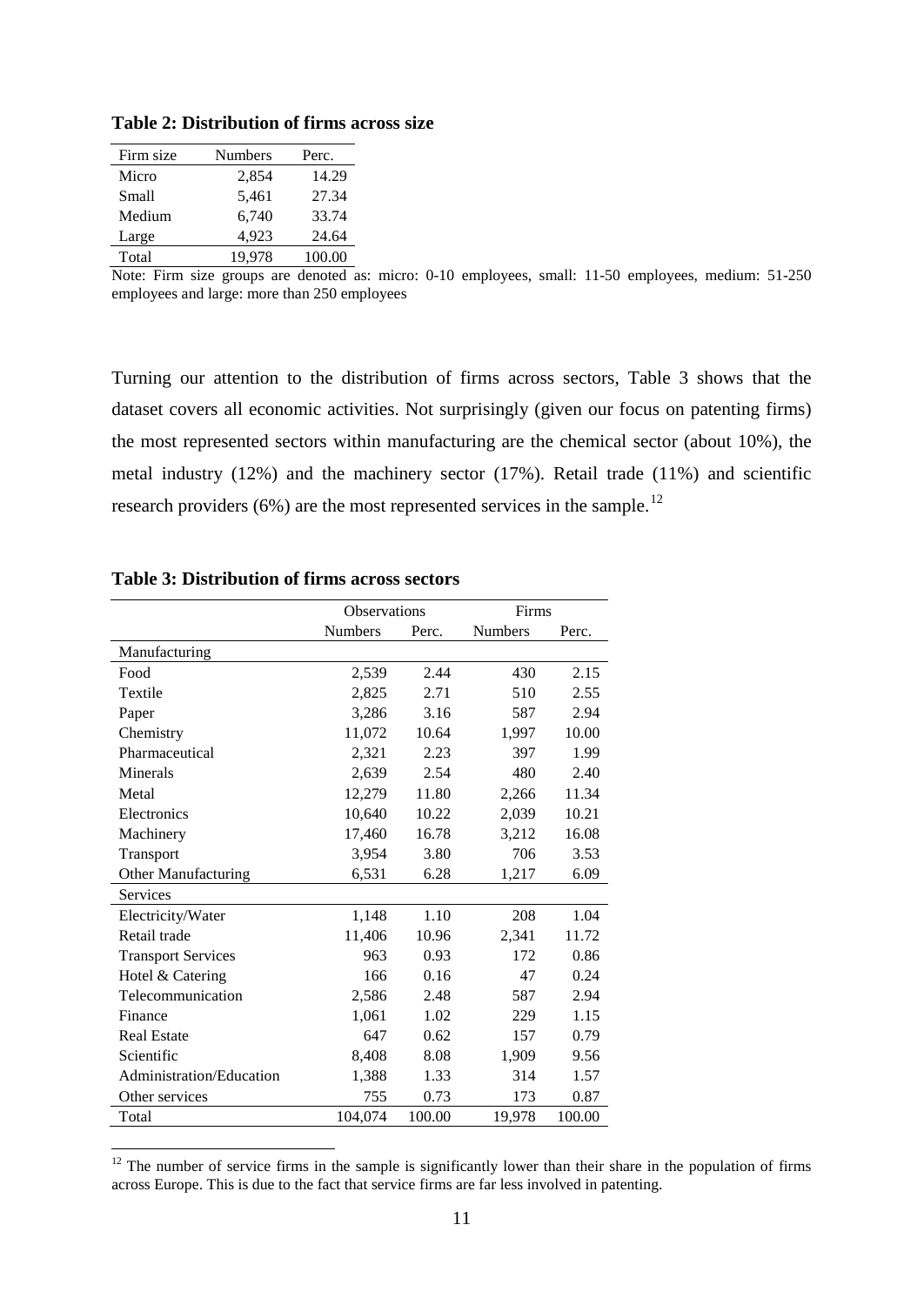[Table 4](#page-13-0) reports the distribution of the retained firms across the different European countries. Although our original intention was to cover all EU Member States, eventually the cleaned sample provides information for 22 countries, while the remaining are not covered due to incomplete financial information in the ORBIS database and/or missing patent information in the EPO/OHIM database; however, larger Member States are all included and the diversity of European regions is well-represented. Nevertheless, we note that Italy – accounting for about 36% of the included firms - is over-presented in the sample due to data quality, as discussed above. To account for this potential bias, we provide estimations excluding Italy in the Appendix 2 (Table A2.2); as can be seen, results remain virtually unchanged.

|                |         | <b>Observations</b> |                | Firms  |  |  |
|----------------|---------|---------------------|----------------|--------|--|--|
|                | Numbers | Perc.               | <b>Numbers</b> | Perc.  |  |  |
| Austria        | 1,733   | 1.67                | 520            | 2.60   |  |  |
| Belgium        | 1,799   | 1.73                | 294            | 1.47   |  |  |
| Bulgaria       | 39      | 0.04                | 7              | 0.04   |  |  |
| Czech Republic | 649     | 0.62                | 116            | 0.58   |  |  |
| Denmark        | 240     | 0.23                | 29             | 0.15   |  |  |
| Finland        | 3,389   | 3.26                | 700            | 3.50   |  |  |
| France         | 12,707  | 12.21               | 2,901          | 14.52  |  |  |
| Germany        | 23,296  | 22.38               | 4,888          | 24.47  |  |  |
| Greece         | 69      | 0.07                | 13             | 0.07   |  |  |
| Hungary        | 104     | 0.10                | 33             | 0.17   |  |  |
| Ireland        | 144     | 0.14                | 36             | 0.18   |  |  |
| Italy          | 33,177  | 31.88               | 5,934          | 29.70  |  |  |
| Latvia         | 9       | 0.01                | 1              | 0.01   |  |  |
| Luxembourg     | 81      | 0.08                | 27             | 0.14   |  |  |
| Poland         | 431     | 0.41                | 103            | 0.52   |  |  |
| Portugal       | 411     | 0.39                | 78             | 0.39   |  |  |
| Romania        | 143     | 0.14                | 23             | 0.12   |  |  |
| Slovakia       | 41      | 0.04                | 8              | 0.04   |  |  |
| Slovenia       | 201     | 0.19                | 41             | 0.21   |  |  |
| Spain          | 9,249   | 8.89                | 1,400          | 7.01   |  |  |
| Sweden         | 5,003   | 4.81                | 851            | 4.26   |  |  |
| United Kingdom | 11,159  | 10.72               | 1,975          | 9.89   |  |  |
| Total          | 104.074 | 100.00              | 19,978         | 100.00 |  |  |

<span id="page-13-0"></span>**Table 4: Distribution of firms across countries**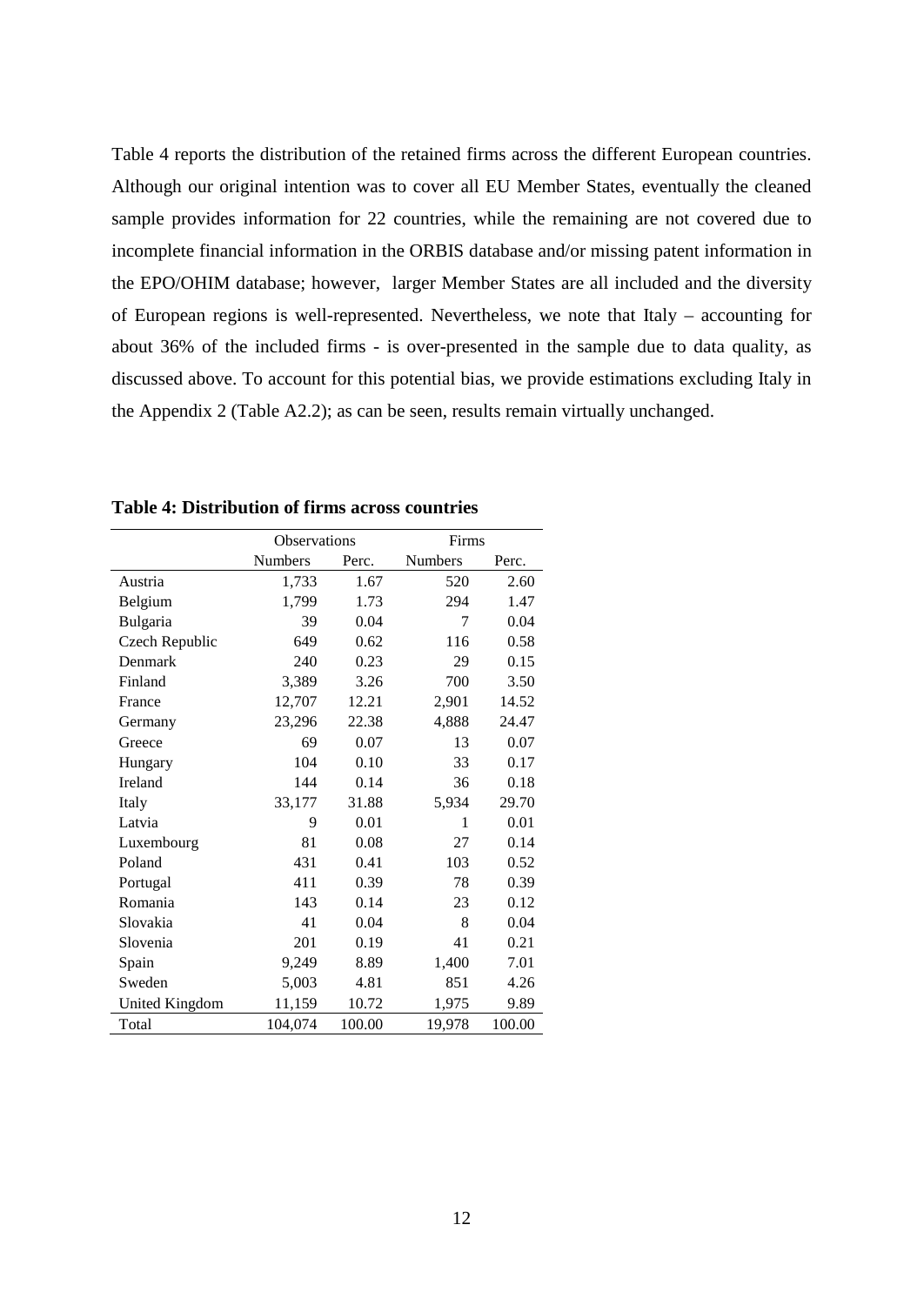#### **4. The model**

The stochastic version of a standard labor demand augmented by including innovation (see, for similar approaches: [Van Reenen, 1997;](#page-22-14) [Lachenmaier and Rottmann, 2011;](#page-21-15) [Bogliacino et](#page-20-11)  [al., 2012\)](#page-20-11) for a panel of firms *i* over time *t* is:

$$
l_{i,t} = \alpha y_{i,t} + \beta w_{i,t} + \gamma \text{ invest}_{i,t} + \delta \text{ innov}_{i,t-3} + (\varepsilon_i + v_{i,t}) \quad i = 1, ..., n; t = 1, ..., T
$$
 (2)

where small letters denote natural logarithms, *l* is labour, *y* output (in our setting proxied by value added), *w* wages, *invest* is gross investments, *innov* denotes – in our setting – either normalized patent counts or citation-weighted patent counts, *ε* is the idiosyncratic individual and time-invariant firm's fixed effect and *ν* the usual error term.

In order to take into account viscosity in the labor demand (as common in the literature, see [Arellano and Bond, 1991;](#page-20-15) [Van Reenen, 1997\)](#page-22-14), we move from the static expression (2) to the following proper dynamic specification:

$$
l_{i,t} = \chi l_{i,t-1} + \alpha y_{i,t} + \beta w_{i,t} + \gamma \text{invest}_{i,t} + \delta \text{innov}_{i,t-3} + (\varepsilon_i + \nu_{i,t})
$$
\n(3)

To solve the obvious endogeneity problem in the model (see Section 2), we estimate equation (3) using the system GMM approach developed by Blundell and Bond  $(1998)$ .<sup>[13](#page-12-2)</sup> Hence, estimates are obtained by running a system of equations in first differences and in levels, which are run simultaneously (with the level equations also including a set of industry, year and country dummies as controls).

By construction, our dynamic equation suffers from endogeneity due to the presence of the lagged dependent variable in the model. However, endogeneity problems may also arise from other covariates in the model (for instance, it may well be the case that wage and employment decisions are jointly and simultaneously adopted, as well as the output and investment decisions can be jointly affected by a temporary shock). Hence, all the explanatory variables have been cautiously considered as potentially endogenous to labor

<span id="page-14-0"></span><sup>&</sup>lt;sup>13</sup> An alternative approach for estimating dynamic panel models is the difference GMM, developed by Arellano and Bond (1991). We favour the system GMM estimator since the difference GMM estimator has been proved to be strictly dominated by GMM-SYS when (1) there is strong persistence in the time series (as in our case, with a  $p=0.994$ , see Table A2.1) and/or (2) the time dimension and time variability of the panel is small compared with its cross-section dimension and variability, as it is the case in our database (see Bond et al., 2001).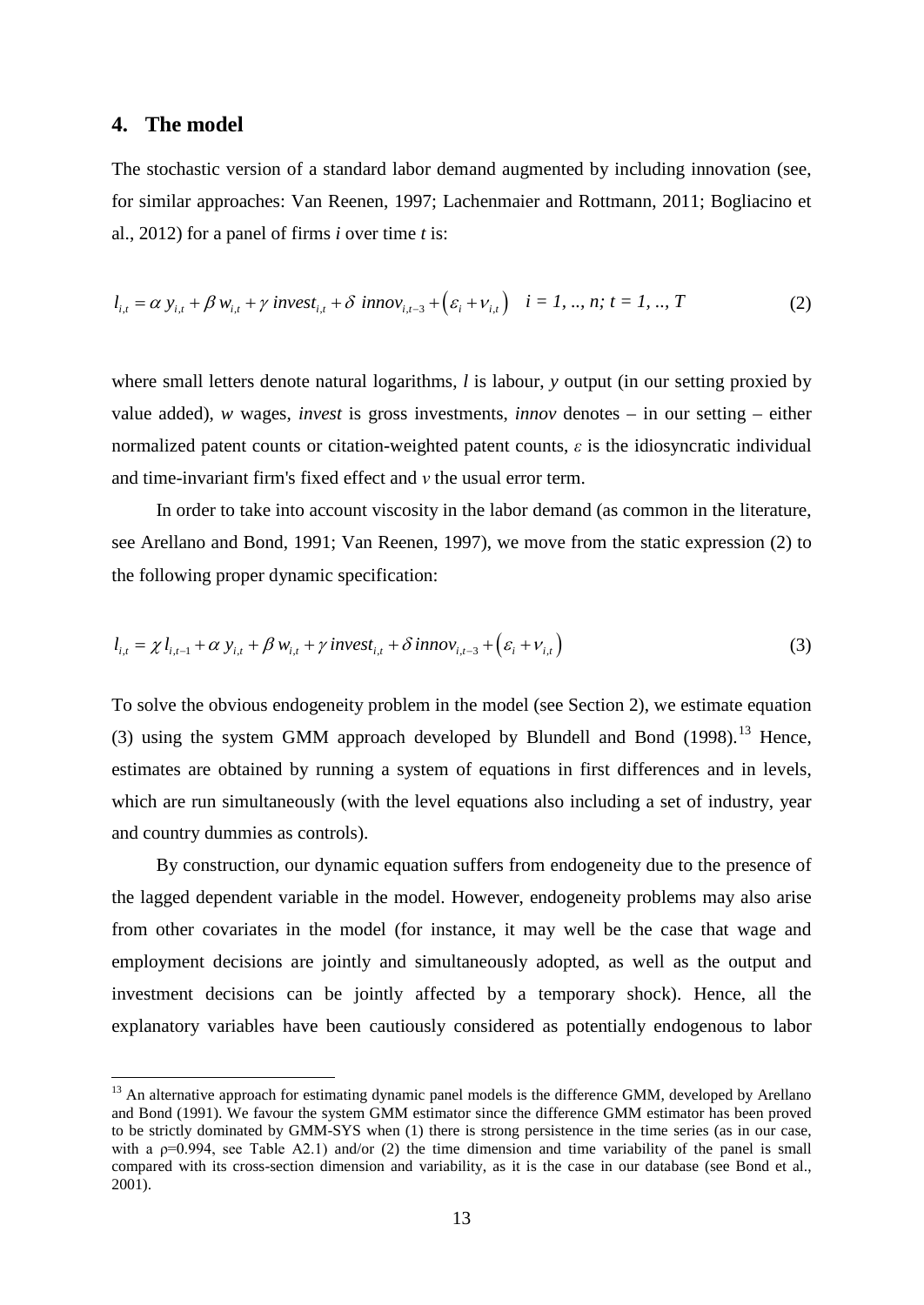demand and instrumented when necessary. The level of lagged instruments has been chosen in order to reject the null hypothesis of no autocorrelation. We used thrice lagged instruments for most of the models. $^{14}$  $^{14}$  $^{14}$ 

#### **5. Empirical results**

The results from the GMM-SYS estimation of equation (3) using the full sample - 19,978 European firms originating from 104,074 observations – are presented in [Table 5.](#page-16-0) Overall, the model performs well and reveals highly significant coefficients with the expected signs. The positive and highly significant value of the lagged dependent variable confirms pathdependency and persistence in labor demand. The magnitude of this coefficient (0.67) as well as the estimates of the other standard determinants of labor demand, *i.e.* value added (0.30) and gross investments (0.13) are in line with prior studies (see Section 2). Finally, the estimated effect of the labor cost per employee on labor demand is negative as expected.

Turning our attention to the main variable of interest, the estimate shows a positive but not significant effect of simple normalized patent counts over employment. Interestingly enough, moving to our more reliable indicator, the coefficient of citation-weighted patent counts becomes significant at a 95% level. This effect is far from being negligible: if a firm increases its innovative effort and doubles its number of patents (weighted by forward citations), the expected increase in employment amounts to 5%.

As far as the diagnostic tests are concerned, both the Wald test on the overall significance of the regression and the LM tests on the  $AR(1)$ ,  $AR(2)$  and  $AR(3)$  dynamics are fully reassuring. Instead, the null of adequate instruments is rejected by the Hansen test. However, since it has been shown that the Hansen test over-rejects the null in case of very large samples [\(Blundell and Bond, 2000;](#page-20-17) [Roodman, 2006\)](#page-22-20), the same model was run and the Hansen test performed on different random sub-samples comprising 10% of the original data; in all the cases, the null was never rejected, providing reassurance on the validity of the chosen instruments. [15](#page-15-0)

<span id="page-15-1"></span><sup>&</sup>lt;sup>14</sup> Twice lagged instruments were sufficient to reject auto-correlation for the estimations on high-tech and lowtech manufacturing (see Table 7) as well as for the estimations without Italy (see Appendix 2, Table A2.2). 15 Results available from the authors upon request.

<span id="page-15-0"></span>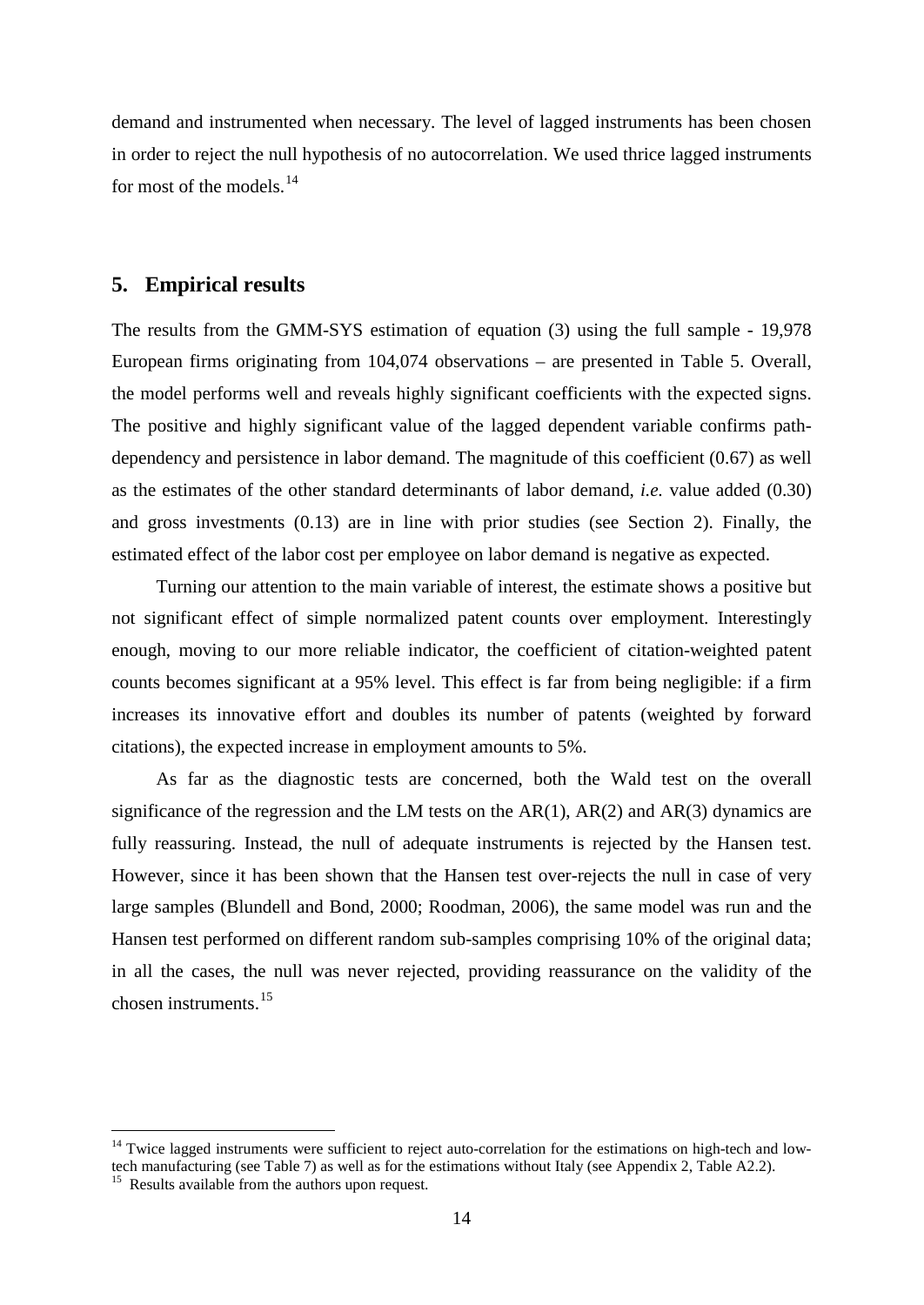|                                    | Employment  | Employment  |
|------------------------------------|-------------|-------------|
| Employment $_{t-1}$                | $0.673***$  | $0.670***$  |
|                                    | (0.016)     | (0.016)     |
| Value added                        | $0.301***$  | $0.302***$  |
|                                    | (0.015)     | (0.015)     |
| Patents                            | 0.051       |             |
|                                    | (0.040)     |             |
| Weighted patents                   |             | $0.050**$   |
|                                    |             | (0.021)     |
| Gross investments                  | $0.135***$  | $0.131***$  |
|                                    | (0.037)     | (0.037)     |
| Labor cost per employee            | $-0.287***$ | $-0.304***$ |
|                                    | (0.095)     | (0.096)     |
| Constant                           | $0.408***$  | $0.425***$  |
|                                    | (0.059)     | (0.060)     |
| Time, industry and country dummies | included    | included    |
| <b>Observations</b>                | 104074      | 104074      |
| Number of firms                    | 19978       | 19978       |
| Wald test                          | 6290000***  | 6350000***  |
| AR(1)                              | $-24.89***$ | $-24.85***$ |
| AR(2)                              | $2.9***$    | $3.01***$   |
| AR(3)                              | 0.97        | 0.78        |
| Hansen test                        | 537.25***   | 535.85***   |

<span id="page-16-0"></span>**Table 5: Results from GMM-SYS analysis**

Note: One-step GMM robust standard errors in parentheses. \*, \*\*, \*\*\* indicate 10%, 5% and 1% significance levels. Wald test expressed in million. As the Hansen test over-rejects the null in case of very large samples, we performed random sub-sample tests for 10% of the original data. For these samples the null of the Hansen test was never rejected.

In order to investigate possible peculiarities in the impact of innovation activity over employment across different sectoral groups, we tested our specification on various subsamples. [Table 6](#page-17-0) reports the results for the manufacturing and service firms respectively, while results for high-tech and medium-tech manufacturing versus low-tech manufacturing firms are presented in

#### <span id="page-16-2"></span>Table  $7.^{16}$  $7.^{16}$  $7.^{16}$

As far as the labor demand variables are concerned, estimation results for the manufacturing and services subsamples are very similar to those obtained from the full sample, with the exception of the loss of significance for gross investments in manufacturing.

Focusing our attention to the estimates using the preferred weighted indicator, while the positive effect of innovative activity on employment remains highly significant for the

<span id="page-16-1"></span><sup>&</sup>lt;sup>16</sup> We followed the Eurostat classification to aggregate manufacturing industries according to technological intensity at the NACE Rev.2, 2-digit level. This classification - based on Hatzichronoglou (1997) - can be found on the following link: [http://ec.europa.eu/eurostat/cache/metadata/Annexes/htec\\_esms\\_an3.pdf.](http://ec.europa.eu/eurostat/cache/metadata/Annexes/htec_esms_an3.pdf)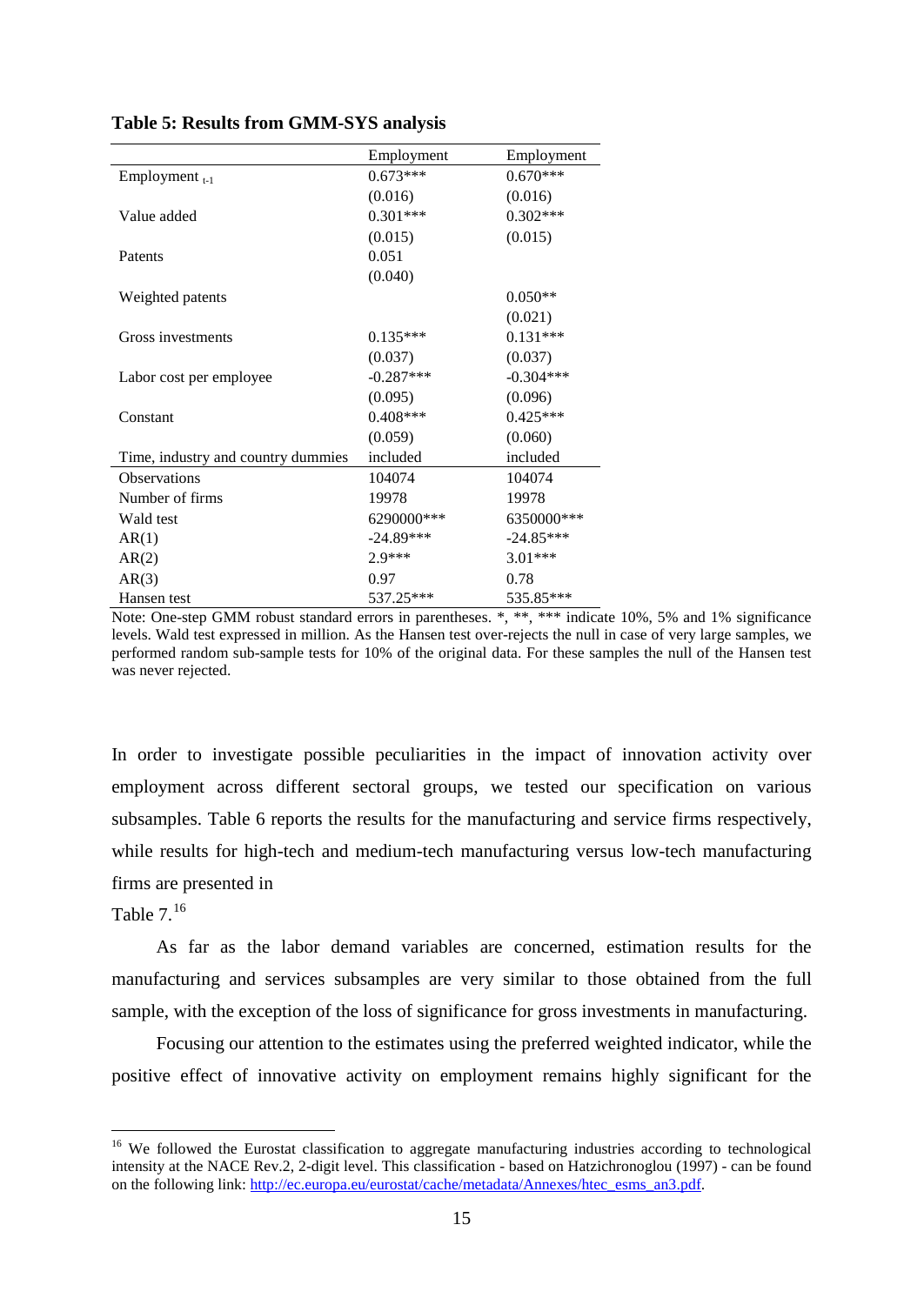manufacturing subsample, innovation does not seem to play a relevant role in labor demand in the service sectors $^{17}$ .

When splitting the samples across high-tech and low-tech manufacturing sectors, we find a significant effect of innovation on labor demand for the former category while no significant evidence is observed for the latter category. These results are strongly consistent with prior literature (see Section 2) and further support the view that the labor-friendly impact of innovation is concentrated in the most advanced economic sectors.

|                                    | Employment  |               |              |              |  |
|------------------------------------|-------------|---------------|--------------|--------------|--|
|                                    |             | Manufacturing |              | Services     |  |
| Employment $_{t-1}$                | $0.687***$  | $0.686***$    | $0.589***$   | $0.585***$   |  |
|                                    | (0.015)     | (0.015)       | (0.030)      | (0.030)      |  |
| Value added                        | $0.285***$  | $0.284***$    | $0.397***$   | 0.399***     |  |
|                                    | (0.014)     | (0.014)       | (0.030)      | (0.030)      |  |
| Patents                            | 0.045       |               | 0.098        |              |  |
|                                    | (0.045)     |               | (0.091)      |              |  |
| Weighted patents                   |             | $0.048**$     |              | 0.058        |  |
|                                    |             | (0.024)       |              | (0.040)      |  |
| Gross investments                  | 0.041       | 0.043         | $0.170***$   | $0.160***$   |  |
|                                    | (0.036)     | (0.036)       | (0.052)      | (0.051)      |  |
| Labor cost per employee            | $-0.204**$  | $-0.211**$    | $-0.826***$  | $-0.859***$  |  |
|                                    | (0.102)     | (0.103)       | (0.156)      | (0.152)      |  |
| Constant                           | $0.379***$  | $0.394***$    | $0.595***$   | $0.619***$   |  |
|                                    | (0.062)     | (0.063)       | (0.090)      | (0.089)      |  |
| Time, industry and country dummies | included    | included      | included     | included     |  |
| <b>Observations</b>                | 75546       | 75546         | 28528        | 28528        |  |
| Number of firms                    | 13841       | 13841         | 6137         | 6137         |  |
| Wald test                          | 5020000***  | 4980000***    | 318143.53*** | 329401.22*** |  |
| AR(1)                              | $-24.57***$ | $-24.52***$   | $-14.89***$  | $-15.18***$  |  |
| AR(2)                              | $2.18**$    | $2.18**$      | $1.81*$      | 1.78*        |  |
| AR(3)                              | 1.08        | 1.09          | 0.45         | 0.44         |  |
| Hansen test                        | 419.25***   | 3373.05***    | 224.04***    | 225.45***    |  |

#### <span id="page-17-0"></span>**Table 6: Results from GMM-SYS analysis: manufacturing vs services**

<span id="page-17-1"></span>Note: One-step GMM robust standard errors in parentheses. \*, \*\*, \*\*\* indicate 10%, 5% and 1% significance levels. As the Hansen test over-rejects the null in case of very large samples, we performed random sub-sample tests for 10% of the original data. For these samples the null of the Hansen test was never rejected.

 $17$  It has to be considered that this result may be due to the fact that services are far less active in patenting and hence our key indicator may fail to fully capture the nature and magnitude of innovation in such sectors.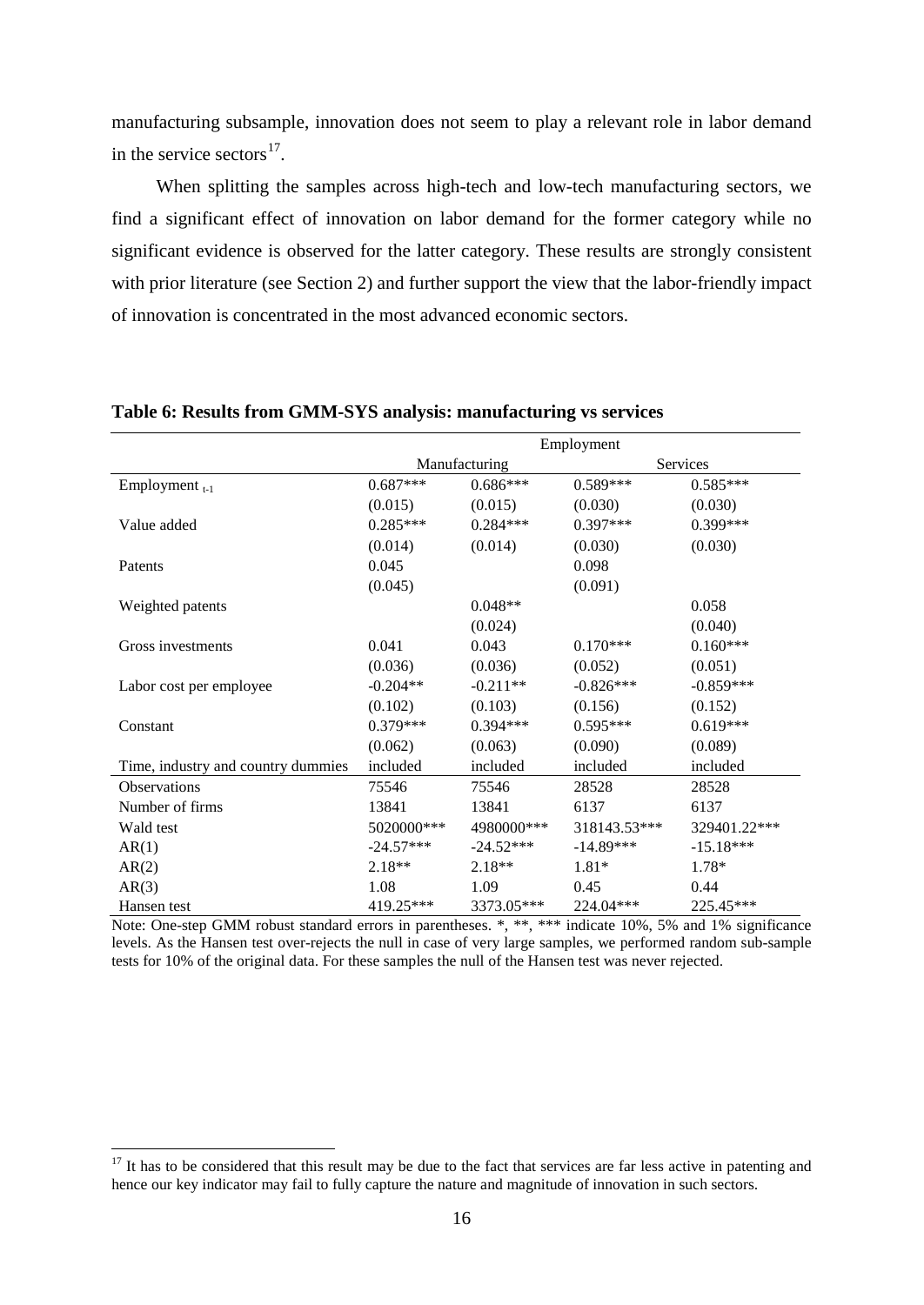|                                    | Employment  |             |              |              |  |
|------------------------------------|-------------|-------------|--------------|--------------|--|
|                                    |             | High-tech   |              | Low-tech     |  |
| Employment $_{t-1}$                | $0.676***$  | $0.671***$  | $0.692***$   | $0.694***$   |  |
|                                    | (0.017)     | (0.017)     | (0.020)      | (0.019)      |  |
| Value added                        | $0.291***$  | $0.293***$  | $0.289***$   | $0.283***$   |  |
|                                    | (0.016)     | (0.016)     | (0.018)      | (0.018)      |  |
| Patents                            | $0.115***$  |             | $-0.015$     |              |  |
|                                    | (0.043)     |             | (0.079)      |              |  |
| Weighted patents                   |             | $0.080***$  |              | 0.001        |  |
|                                    |             | (0.025)     |              | (0.038)      |  |
| Gross investments                  | $0.069**$   | $0.063**$   | 0.035        | 0.041        |  |
|                                    | (0.030)     | (0.030)     | (0.036)      | (0.036)      |  |
| Labor cost per employee            | $-0.375***$ | $-0.408***$ | $-0.255**$   | $-0.229*$    |  |
|                                    | (0.113)     | (0.113)     | (0.130)      | (0.130)      |  |
| Constant                           | $0.477***$  | $0.499***$  | $0.345***$   | $0.366***$   |  |
|                                    | (0.068)     | (0.070)     | (0.087)      | (0.082)      |  |
| Time, industry and country dummies | included    | included    | included     | included     |  |
| Observations                       | 40059       | 40059       | 35487        | 35487        |  |
| Number of firms                    | 7374        | 7374        | 6467         | 6467         |  |
| Wald test                          | 2850000***  | 2820000***  | 684045.76*** | 669632.64*** |  |
| AR(1)                              | $-19.11***$ | $-19.18***$ | $-17.21***$  | $-17.25***$  |  |
| AR(2)                              | 1.37        | 1.34        | 1.51         | 1.58         |  |
| Hansen test                        | 237.19***   | 413.01***   | 339.28***    | 337.66***    |  |

#### **Table 7: results from GMM-SYS analysis: high-tech** *vs* **low-tech manufacturing**

Note: One-step GMM robust standard errors in parentheses. \*, \*\*, \*\*\* indicate 10%, 5% and 1% significance levels. As the Hansen test over-rejects the null in case of very large samples, we performed random sub-sample tests for 10% of the original data. For these samples the null of the Hansen test was never rejected. For details on sectoral classification, see footnote [16.](#page-16-2)

#### **6. Conclusions**

In this paper we have investigated the impact of innovative activity – proxied by citationweighted patents – on employment, using a system-GMM approach applied to European microdata. Our findings confirm the labor-friendly nature of innovation at the firm level, in line with prior empirical research (see Section 2).

However, our sectoral estimates show that this positive employment impact is statistically significant only in high- and medium-tech manufacturing sectors, while irrelevant in low-tech manufacturing and in services. Therefore, it seems that patented innovations fully display their labor-friendly nature in the new and emerging sectors, characterized by higher technological opportunities, by higher demand elasticity and by a likely dominance of the "welfare effect" over the "substitution effect" (see Section 1).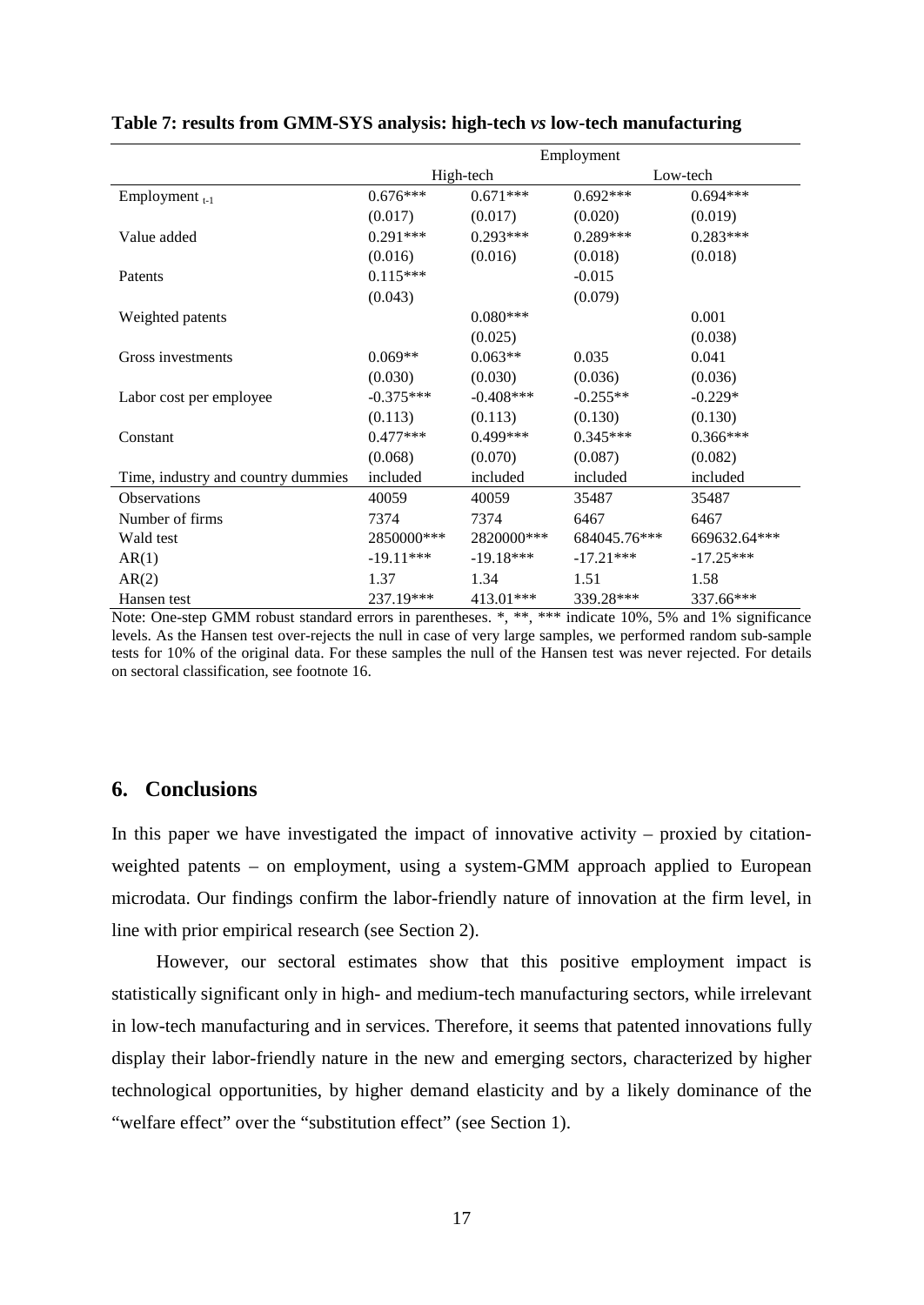These outcomes prove that the aim of the EU2020 strategy [\(European Commission,](#page-21-0)  [2010\)](#page-21-0) – that is to develop an European economy based on knowledge and innovation – points in the right direction also in terms of job creation. Moreover – since our impact variable takes into account the quality of the introduced innovation – for policy makers it is also reassuring to know that the demand for labor may further increase as the quality of innovation increases.

However, translating our findings into actual policy measures call for caution. Firstly, it is important to keep in mind that this study has only tested the labor-friendly nature of patented innovation, while neglecting the possible labor-saving impact of non-patented process innovation (see Section 3.2). Secondly, our citation-weighted patent indicator may be a more sophisticated measure of innovation than sheer patent counts, but it should be noted that patents are imperfect indicators of innovation, particularly for firms in the service sectors. In a future study, it may be therefore interesting to try to investigate the possibility to collect different indicators that are better representative for innovation in services. Thirdly, this study has been conducted on a sample of medium-large IPR-intensive firms; therefore, generalizing our results to more aggregate levels is not straight-forward and must take into consideration possible biases in our data coverage.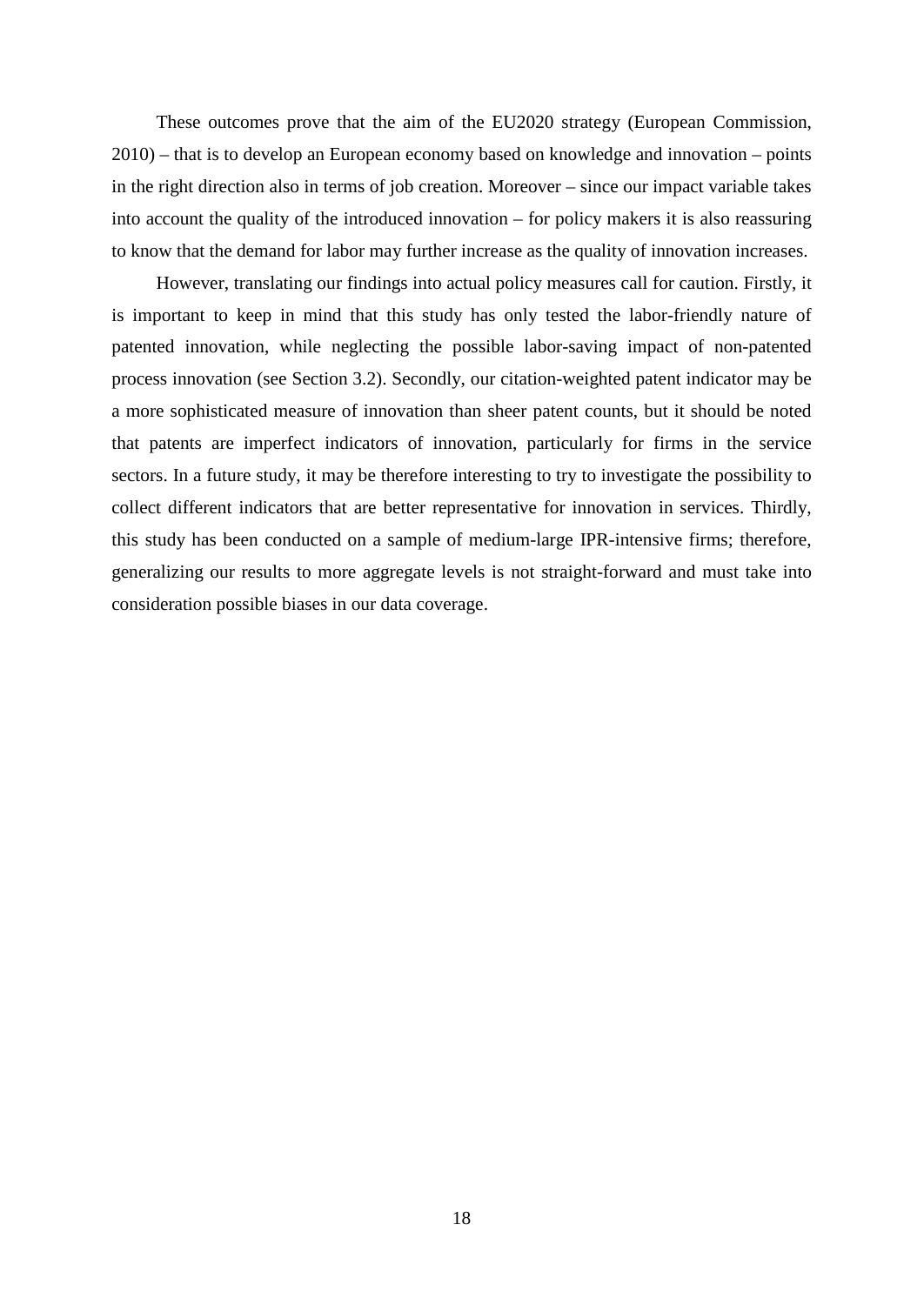#### **7. References**

- <span id="page-20-5"></span>Antonucci, T., Pianta, M., 2002. Employment Effects of Product and Process Innovation in Europe. International Review of Applied Economics 16, 295-307.
- <span id="page-20-15"></span>Arellano, M., Bond, S., 1991. Some Tests of Specification for Panel Data: Monte Carlo Evidence and an Application to Employment Equations. The Review of Economic Studies 58, 277-297.
- <span id="page-20-14"></span>Arundel, A., Kabla, I., 1998. What percentage of innovations are patented? empirical estimates for European firms. Research Policy 27, 127-141.
- <span id="page-20-16"></span>Blundell, R., Bond, S., 1998. Initial conditions and moment restrictions in dynamic panel data models. Journal of Econometrics 87, 115-143.
- <span id="page-20-17"></span>Blundell, R., Bond, S., 2000. GMM Estimation with persistent panel data: an application to production functions. Econometric Reviews 19, 321-340.
- <span id="page-20-6"></span>Bogliacino, F., Pianta, M., 2010. Innovation and Employment: a Reinvestigation using Revised Pavitt classes. Research Policy 39, 799-809.
- <span id="page-20-11"></span>Bogliacino, F., Piva, M., Vivarelli, M., 2012. R&D and employment: An application of the LSDVC estimator using European microdata. Economics Letters 116, 56-59.
- Bogliacino, F., Vivarelli, M., 2012. The Job Creation Effect of R&D Expenditures. Australian Economic Papers 51, 96-113.
- Bond, S., Hoeffler, A., Temple, J., 2001. GMM Estimation of Empirical Growth Models. Economics Group, Nuffield College, University of Oxford.
- <span id="page-20-3"></span>Boyer, R., 1988. New technologies and employment in the 1980s: From science and technology to macroeconomic modelling, in: Kregel, J.A., Matzner, E., Roncaglia, A. (Eds.), Barriers to Full Employment. Macmillan, London, pp. 233-268.
- <span id="page-20-8"></span>Brouwer, E., Kleinknecht, A., Reijnen, J.O.N., 1993. Employment growth and innovation at the firm level. Journal of Evolutionary Economics 3, 153-159.
- <span id="page-20-0"></span>Brynjolfsson, E., McAfee, A., 2011. Race against the machine : how the digital revolution is accelerating innovation, driving productivity, and irreversibly transforming employment and the economy. Digital Frontier Press, Lexington, Mass.
- <span id="page-20-1"></span>Brynjolfsson, E., McAfee, A., 2014. The second machine age : work, progress, and prosperity in a time of brilliant technologies, First Edition. ed. W.W.Norton, New York, NY.
- <span id="page-20-9"></span>Buerger, M., Broekel, T., Coad, A., 2010. Regional Dynamics of Innovation: Investigating the Co-evolution of Patents, Research and Development (R&D), and Employment. Regional Studies 46, 565-582.
- <span id="page-20-10"></span>Coad, A., Rao, R., 2011. The firm-level employment effects of innovations in high-tech US manufacturing industries. Journal of Evolutionary Economics 21, 255-283.
- <span id="page-20-2"></span>Crespi, G., Tacsir, E., 2012. Effects of innovation on employment in Latin America, Inter-American Development Bank Institutions for Development (IFD) Technical Note. Inter-American Development Bank, Washington, DC, pp. 1-11.
- <span id="page-20-12"></span>Dosi, G., 1988. Sources, Procedures, and Microeconomic Effects of Innovation. Journal of Economic Literature 26, 1120-1171.
- <span id="page-20-13"></span>Dosi, G., Nelson, R.R., 2013. The Evolution of Technologies: An Assessment of the State-ofthe-Art. Eurasian Business Review 3, 3-46.
- <span id="page-20-4"></span>Edquist, C., Hommen, L., McKelvey, M.D., 2001. Innovation and employment: process versus product innovation. E. Elgar, Cheltenham.
- <span id="page-20-7"></span>Entorf, H., Pohlmeier, W., 1990. Innovation, employment and export activity: evidence from firm-level data, in: J.-P., F., M., I., J.J., L., F., L. (Eds.), Microeconometrics: surveys and Applications. Blackwell, Oxford, pp. 394-415.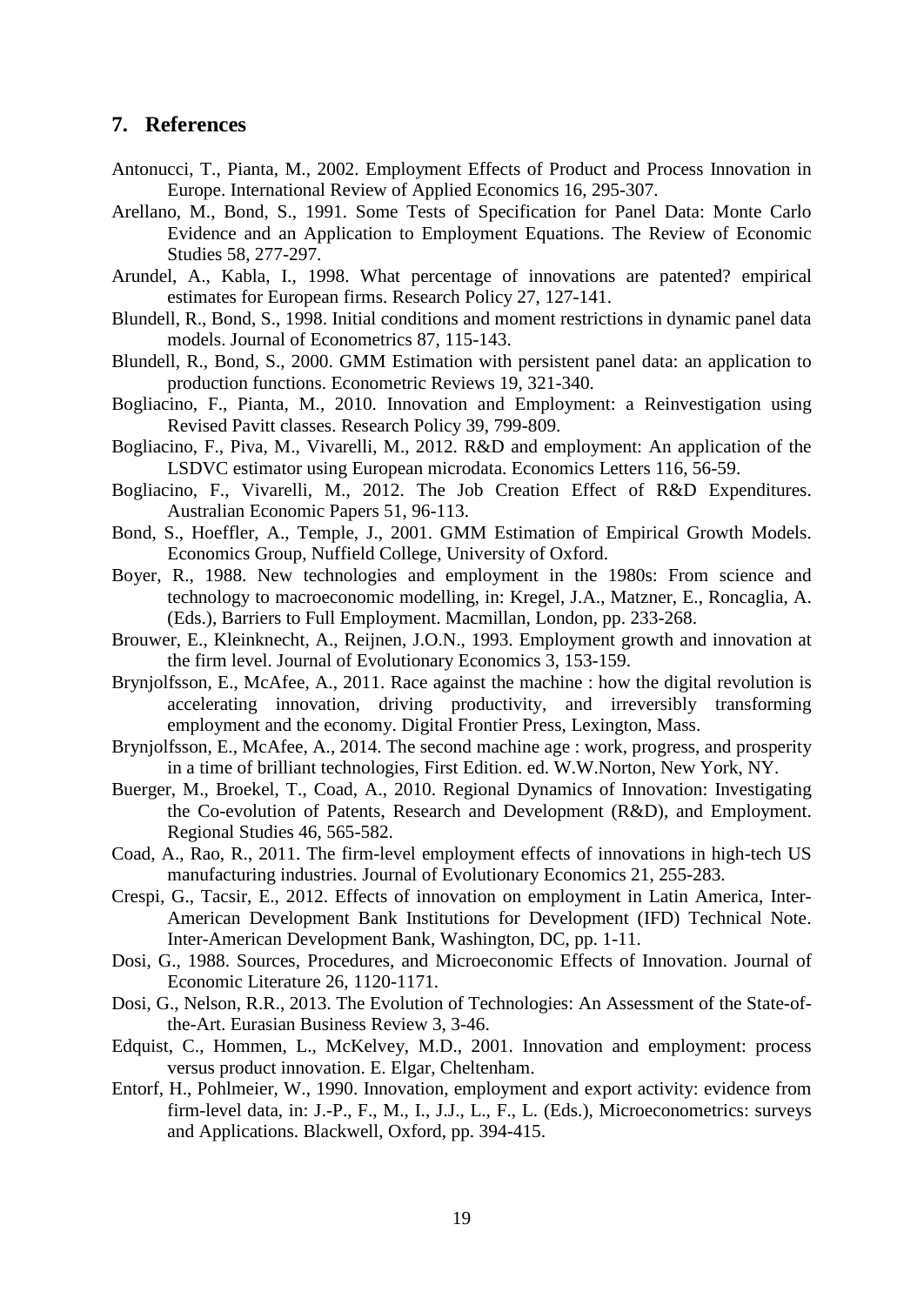- <span id="page-21-17"></span>EPO, OHIM, 2013. IPR-intensive industries: contribution to economic performance and employment in the European Union. Industry-Level Analysis Report, September 2013 ed. EPO, OHIM, Munich - Alicante.
- <span id="page-21-0"></span>European Commission, 2010. Communication from the Commission to the European Parliament, the Council, the European Economic and Social Committee and the Committee of the Regions. Europe 2020 Flagship Initiative Innovation Union, COM(2010) 546 final. European Commission, Brussels.
- <span id="page-21-12"></span>Evangelista, R., Savona, M., 2003. Innovation, employment and skills in services. Firm and sectoral evidence. Structural Change and Economic Dynamics 14, 449-474.
- <span id="page-21-13"></span>Evangelista, R., Vezzani, A., 2012. The impact of technological and organizational innovations on employment in European firms. Industrial and Corporate Change 21, 871-899.
- <span id="page-21-1"></span>Fagerberg, J., Laestadius, S., Martin, B.R., 2015, forthcoming. The Triple Challenge for Europe: Economic Development, Climate Change, and Governance. Oxford University Press, Oxford.
- <span id="page-21-5"></span>Feldmann, H., 2013. Technological unemployment in industrial countries. Journal of Evolutionary Economics 23, 1099-1126.
- <span id="page-21-2"></span>Freeman, C., Soete, L., 1987. Technical change and full employment. B. Blackwell, Oxford, UK ; New York, NY, USA.
- <span id="page-21-9"></span>Greenan, N., Guellec, D., 2000. Technological Innovation and Employment Reallocation. LABOUR 14, 547-590.
- <span id="page-21-16"></span>Greenhalgh, C., Longland, M., Bosworth, D., 2001. Technological Activity and Employment in a Panel of UK Firms. Scottish Journal of Political Economy 48, 260-282.
- <span id="page-21-7"></span>Hall, B.H., Jaffe, A., Trajtenberg, M., 2005. Market Value and Patent Citations. The RAND Journal of Economics 36, 16-38.
- <span id="page-21-14"></span>Hall, B.H., Lotti, F., Mairesse, J., 2008. Employment, innovation, and productivity: evidence from Italian microdata. Industrial and Corporate Change 17, 813-839.
- <span id="page-21-18"></span>Hall, B.H., Mairesse, J., 1995. Exploring the relationship between R&D and productivity in French manufacturing firms. Journal of Econometrics 65, 263-293.
- <span id="page-21-6"></span>Harhoff, D., Scherer, F.M., Vopel, K., 2003. Citations, family size, opposition and the value of patent rights. Research Policy 32, 1343-1363.
- <span id="page-21-10"></span>Harrison, R., Jaumandreu, J., Mairesse, J., Peters, B., 2008. Does Innovation Stimulate Employment? A Firm-Level Analysis Using Comparable Micro-Data from Four European Countries. National Bureau of Economic Research Working Paper Series No. 14216.
- <span id="page-21-11"></span>Harrison, R., Jaumandreu, J., Mairesse, J., Peters, B., 2014. Does innovation stimulate employment? A firm-level analysis using comparable micro-data from four European countries. International Journal of Industrial Organization 35, 29-43.
- Hatzichronoglou, T., 1997. Revision of the High-Technology Sector and Product Classification. OECD Science, Technology and Industry Working Papers No. 1997/02.
- <span id="page-21-3"></span>Katsoulacos, Y.S., 1984. Product innovation and employment. European Economic Review 26, 83-108.
- <span id="page-21-4"></span>Katsoulacos, Y.S., 1986. The Employment Effect of Technical Change: A Theoretical Study of New Technology and the Labour Market. Wheatsheaf, Brighton.
- <span id="page-21-8"></span>Klette, J., Førre, S.E., 1998. Innovation And Job Creation In A Smallopen Economy-Evidence From Norwegian Manufacturing Plants 1982–92. Economics of Innovation and New Technology 5, 247-272.
- <span id="page-21-15"></span>Lachenmaier, S., Rottmann, H., 2011. Effects of innovation on employment: A dynamic panel analysis. International Journal of Industrial Organization 29, 210-220.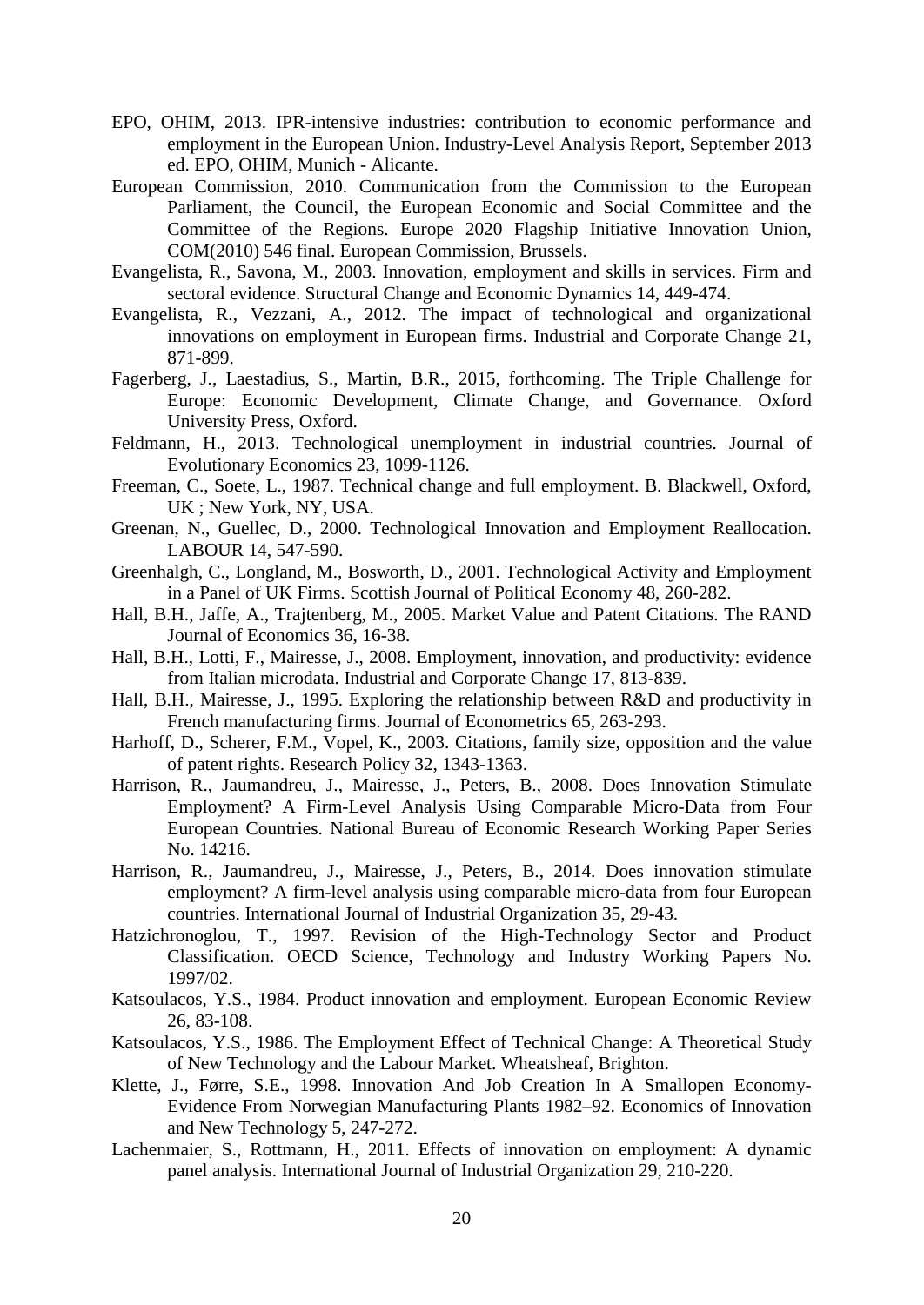- <span id="page-22-19"></span>Levin, R.C., Klevorick, A.K., Nelson, R.R., Winter, S.G., 1987. Appropriating the Returns from Industrial Research and Development. Brookings Papers on Economic Activity 18, 783-832.
- <span id="page-22-8"></span>Marx, K., 1961. Capital: A critical analysis of capitalist production. Foreign Languages Publishing House, first edn. 1867, Moscow.
- <span id="page-22-9"></span>Neary, J.P., 1981. On the Short-Run Effects of Technological Progress. Oxford Economic Papers 33, 224-233.
- <span id="page-22-18"></span>Nelson, R.R., Winter, S.G., 1982. An evolutionary theory of economic change. Belknap Press of Harvard University Press, Cambridge, Mass.
- <span id="page-22-11"></span>Pasinetti, L.L., 1981. Structural change and economic growth : a theoretical essay on the dynamics of the wealth of nations. Cambridge University Press, Cambridge.
- <span id="page-22-17"></span>Peters, B., 2004. Employment Effects of Different Innovation Activities: Microeconometric Evidence. ZEW Discussion Papers no. 0473.
- <span id="page-22-1"></span>Petit, P., 1995. Employment and technological change, in: Stoneman, P. (Ed.), Handbook of the Economics of Innovation and Technological Change. North Holland, Amsterdam.
- <span id="page-22-3"></span>Pianta, M., 2005. Innovation and employment, in: Fagerberg, J., Mowery, D.C., Nelson, R.R. (Eds.), The Oxford handbook of innovation. Oxford University Press, Oxford.
- <span id="page-22-15"></span>Piva, M., Vivarelli, M., 2004. Technological change and employment: some micro evidence from Italy. Applied Economics Letters 11, 373-376.
- <span id="page-22-16"></span>Piva, M., Vivarelli, M., 2005. Innovation and Employment: Evidence from Italian Microdata. Journal of Economics 86, 65-83.
- <span id="page-22-7"></span>Ricardo, D., 1951. Principles of Political Economy, in: Saffra, P. (Ed.), The Works and Correspondence of David Ricardo. Cambridge University Press, Cambridge, third edn. 1821.
- <span id="page-22-20"></span>Roodman, D., 2006. How to Do xtabond2: An Introduction to "Difference" and "System" GMM in Stata. Center for Global Development Working Papers 103.
- <span id="page-22-6"></span>Say, J.B., 1964. A treatise on political economy; or, The production, distribution & consumption of wealth. A. M. Kelley, first edn. 1803, New York,.
- <span id="page-22-10"></span>Sinclair, P.J.N., 1981. When Will Technical Progress Destroy Jobs? Oxford Economic Papers 33, 1-18.
- <span id="page-22-2"></span>Spiezia, V., Vivarelli, M., 2002. Innovation and employment: A critical survey, in: Greenan, N., L'Horty, Y., Mairesse, J. (Eds.), Productivity, Inequality and the Digital Economy: A Transatlantic Perspective. MIT Press, Cambridge (Mass.), pp. 101-131.
- Squicciarini, M., H. Dernis and C. Criscuolo, 2013. Measuring Patent Quality. OECD Science, Technology and Industry Working Papers 2013/03.
- <span id="page-22-13"></span>Trajtenberg, M., 1990. A Penny for Your Quotes: Patent Citations and the Value of Innovations. The RAND Journal of Economics 21, 172-187.
- <span id="page-22-0"></span>UNIDO, 2013. Industrial Development Report 2013. Sustaining Employment Growth: The Role of Manufacturing and Structural Change. United Nations Industrial Development Organization, Vienna.
- <span id="page-22-14"></span>Van Reenen, J., 1997. Employment and Technological Innovation: Evidence from U.K. Manufacturing Firms. Journal of Labor Economics 15, 255-284.
- <span id="page-22-12"></span>Vivarelli, M., 1995. The economics of technology and employment : theory and empirical evidence. Edward Elgar, Aldershot.
- <span id="page-22-4"></span>Vivarelli, M., 2013. Technology, Employment and Skills: An Interpretative Framework. Eurasian Business Review 3, 66-89.
- <span id="page-22-5"></span>Vivarelli, M., 2014. Innovation, Employment and Skills in Advanced and Developing Countries: A Survey of Economic Literature. Journal of Economic Issues 48, 123- 154.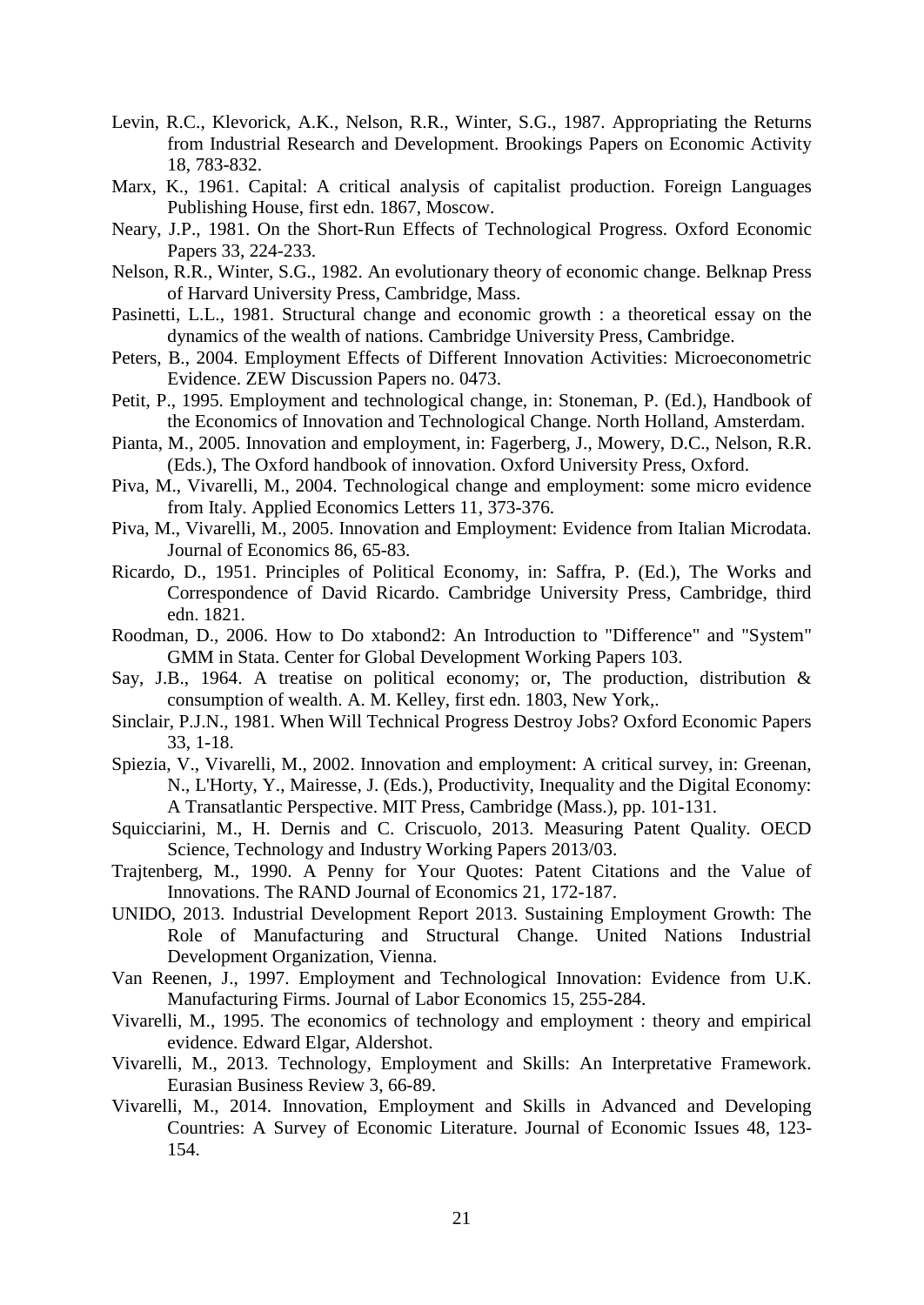- <span id="page-23-0"></span>Waterson, M., Stoneman, P., 1985. Employment, technological diffusion and oligopoly. International Journal of Industrial Organization 3, 327-344.
- <span id="page-23-1"></span>Zimmermann, K.F., 1991. The employment consequences of technological advance, demand and labor costs in 16 German industries. Empirical Economics 16, 253-266.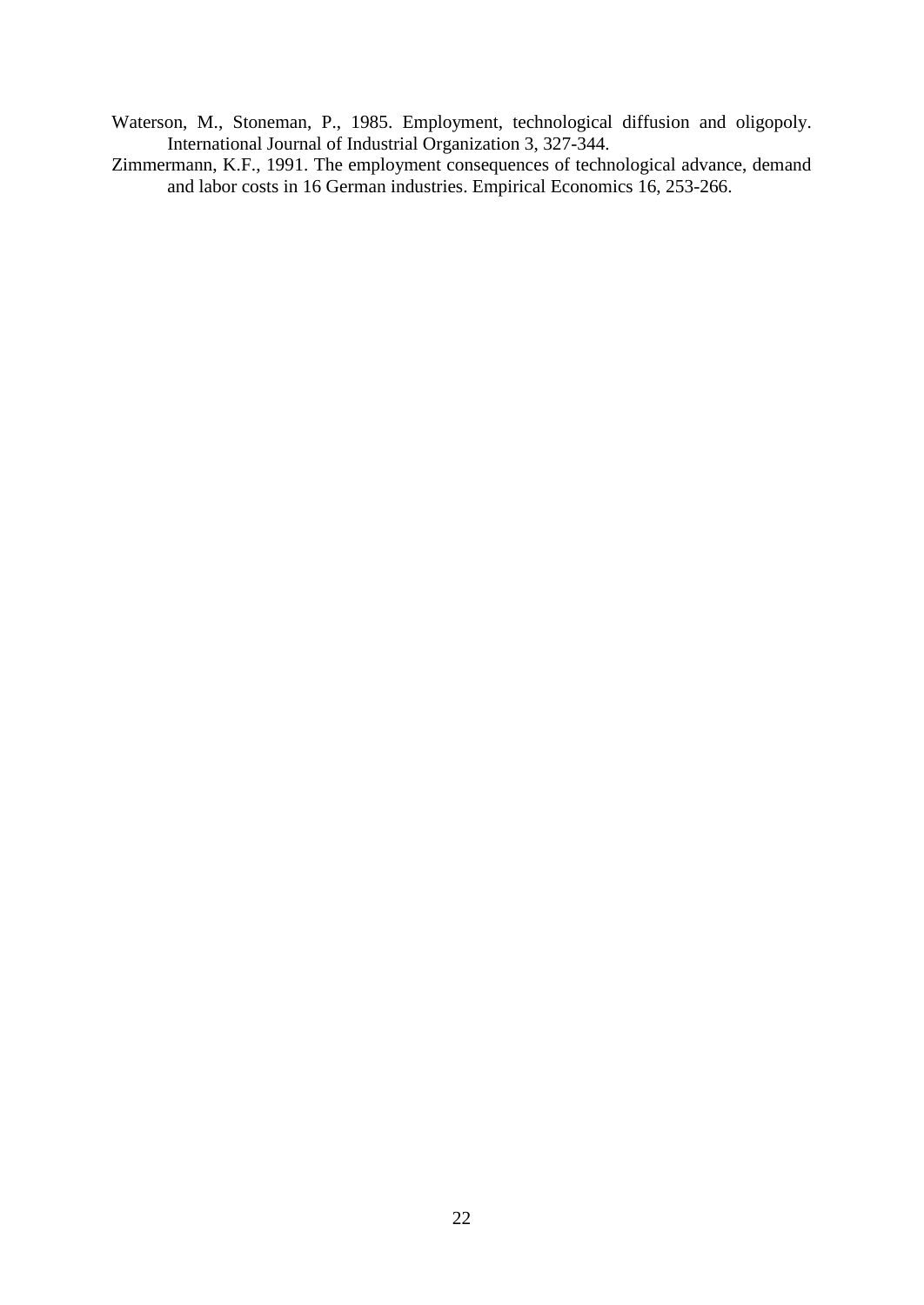### **Appendix 1: Data sources, merging and cleaning procedures**

This Appendix describes the main steps taken to compile the firm-level dataset used in this study. This involved (a) merging accounting information from the ORBIS database with the OECD PATSTAT at firm level and matching with sectoral deflator data from Eurostat National Accounts and Structural Business Statistics data (see [Figure A1.1\)](#page-25-0); and (b) cleaning the merged dataset by removing firms with missing or unreliable information.

Our merging relied on firm-level harmonization tables developed by the authors of the EPO-OHIM (2013) study which used sophisticated algorithms to match company entries with that of patents. We extracted data for 70,549 patenting firms identified by that study. It has to be noticed that, while the focus of the EPO-OHIM study was 2004-2008, we had access to patent data for an extended set of firms over the period 2003-2012. However, the need to refer to the EPO-OHIM identification procedure implied the exclusion of all the firms that have only filed patent in 2003 or over the period 2009-2012. Since both ORBIS and PATSTAT were updated by the time we made our data extraction, we could merge 65,720 firms with patent and economic information; however, we decided to focus on manufacturing and services and so to exclude the construction sector from the analysis, which resulted in an uncleaned dataset of 63,561 firms. The sectoral distribution of these companies is shown in Table A1.1, while their cross-country distribution is shown in Table A1.2. We note that of the companies with information on core NACE activity, the distribution between manufacturing and service sectors was rather balanced (45.2 and 42.3%, respectively). Within these two groups, patenting firms were more concentrated to a few of the sectors: scientific services (16.2%), retail trade (11.5%), machinery (10.2%) and electronics (7.8%). Almost a third of the firms in the uncleaned dataset were located in Germany, 16.1% in Italy, 15.1% in the United Kingdom and 11.2% of them in France.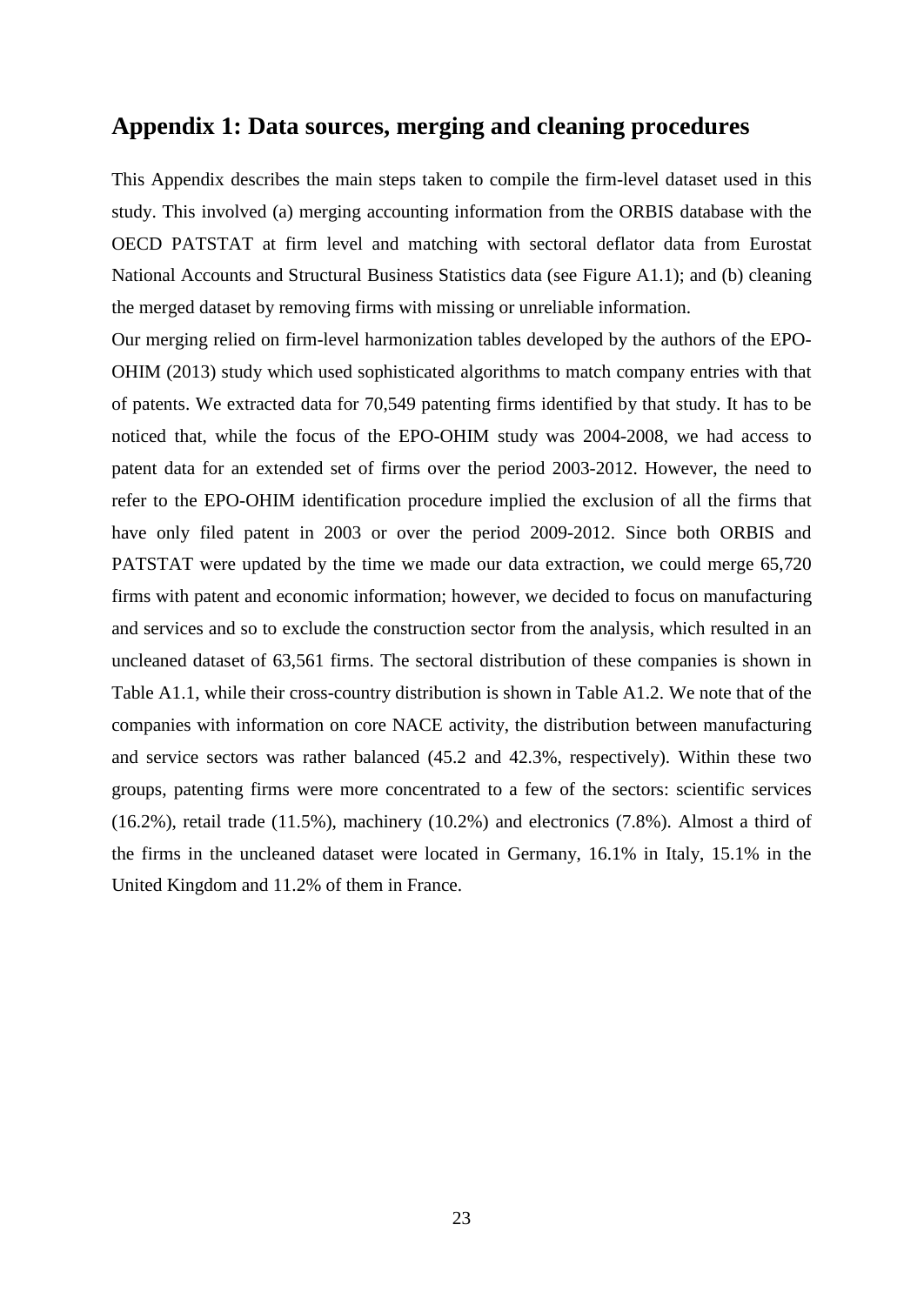<span id="page-25-0"></span>**Figure A1.1 Diagram on database mergers**



*Note:* Eurostat (ESTAT) sectoral databases refer to: NA = National Accounts, SBS = Structural Business Statistics, OECD PATSTAT database refer to: EP = patents filed at the European Patent Office, PCT= patents filed as an international application under the Patent Cooperation Treaty.

|                           | Freq.  | Perc.  | Cum.<br>Perc. |
|---------------------------|--------|--------|---------------|
| Manufacturing             |        |        |               |
| Food                      | 786    | 1.24   | 1.24          |
| Textile                   | 1,003  | 1.58   | 2.81          |
| Paper                     | 1,123  | 1.77   | 4.58          |
| Chemistry                 | 3,893  | 6.12   | 10.71         |
| Pharmaceutical            | 932    | 1.47   | 12.17         |
| Minerals                  | 971    | 1.53   | 13.70         |
| Metal                     | 4,314  | 6.79   | 20.49         |
| Electronics               | 4,937  | 7.77   | 28.25         |
| Machinery                 | 6,460  | 10.16  | 38.42         |
| Transport                 | 1,366  | 2.15   | 40.57         |
| Oth Manufacturing         | 2,963  | 4.66   | 45.23         |
| <b>Services</b>           |        |        |               |
| Electricity/Water         | 527    | 0.83   | 46.06         |
| Retail trade              | 7,291  | 11.47  | 57.53         |
| <b>Transport Services</b> | 373    | 0.59   | 58.12         |
| Hotel & Catering          | 210    | 0.33   | 58.45         |
| Telecommunication         | 2,601  | 4.09   | 62.54         |
| Finance                   | 1,371  | 2.16   | 64.70         |
| <b>Real Estate</b>        | 1,020  | 1.60   | 66.30         |
| Scientific                | 10,298 | 16.20  | 82.50         |
| Administration/Education  | 2,136  | 3.36   | 85.86         |
| Other services            | 1,068  | 1.68   | 87.54         |
| No sector available       | 7918   | 19.84  | 100.00        |
|                           |        |        |               |
| Total                     | 63,561 | 100.00 |               |

**Table A1.1: Distribution of firms across sectors before cleaning:**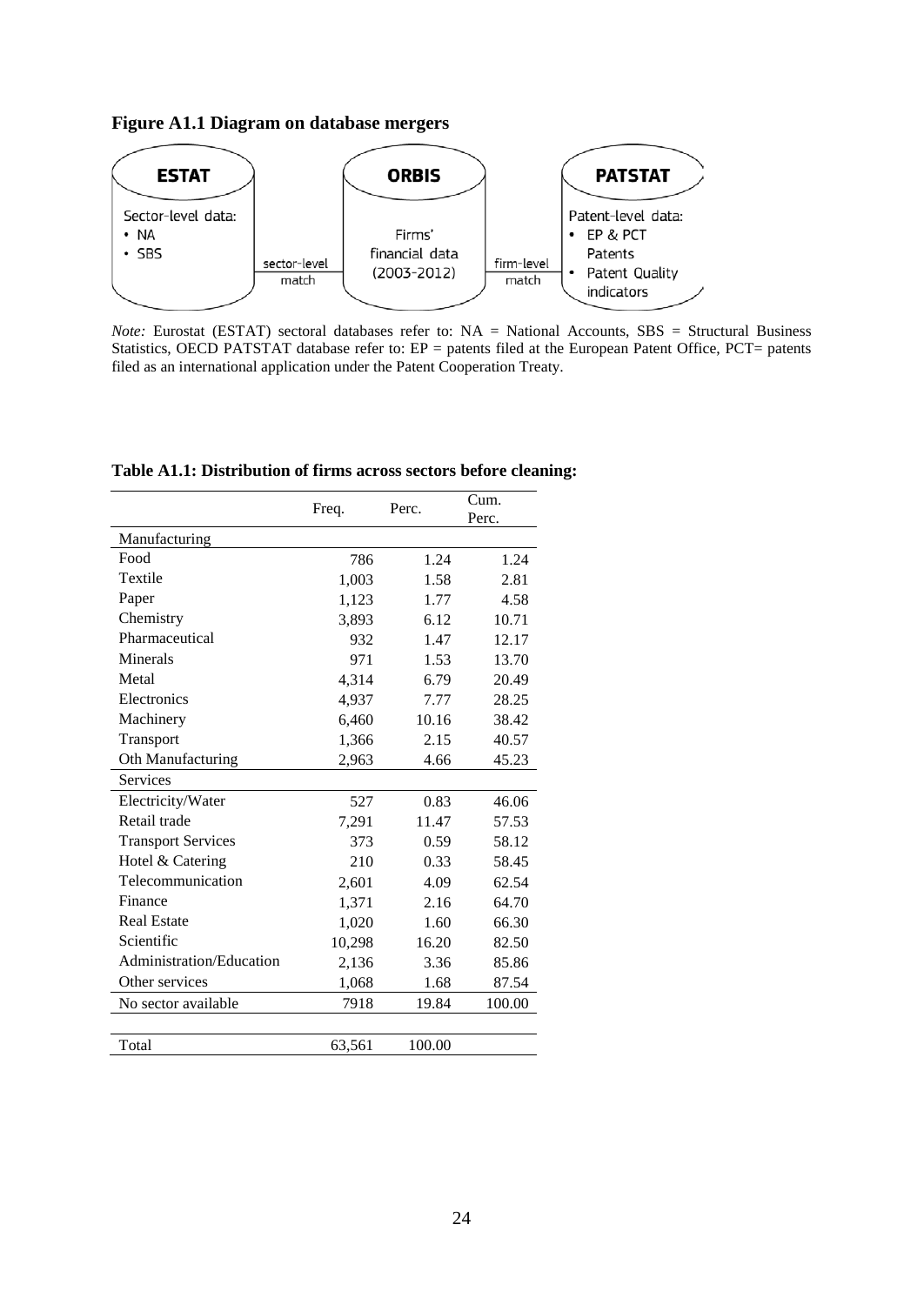|                       | Freq.  | Perc.  | Cum. Perc. |
|-----------------------|--------|--------|------------|
| Austria               | 2,211  | 3.48   | 3.48       |
| Belgium               | 1,688  | 2.66   | 6.13       |
| Bulgaria              | 19     | 0.03   | 6.16       |
| Cyprus                | 13     | 0.02   | 6.18       |
| Czech Republic        | 242    | 0.38   | 6.57       |
| Denmark               | 1,887  | 2.97   | 40.28      |
| Estonia               | 64     | 0.10   | 40.38      |
| Finland               | 1,682  | 2.65   | 47.29      |
| France                | 7,104  | 11.18  | 58.47      |
| Germany               | 19,543 | 30.75  | 37.31      |
| Greece                | 121    | 0.19   | 58.66      |
| Hungary               | 209    | 0.33   | 58.99      |
| Ireland               | 1,099  | 1.73   | 60.72      |
| Italy                 | 10,235 | 16.10  | 76.82      |
| Latvia                | 26     | 0.04   | 77.27      |
| Lithuania             | 16     | 0.03   | 76.84      |
| Luxembourg            | 244    | 0.38   | 77.23      |
| Malta                 | 1      | 0.00   | 77.27      |
| Netherlands           | 128    | 0.20   | 77.47      |
| Poland                | 287    | 0.45   | 77.92      |
| Portugal              | 181    | 0.28   | 78.21      |
| Romania               | 37     | 0.06   | 78.27      |
| Slovakia              | 30     | 0.05   | 84.93      |
| Slovenia              | 110    | 0.17   | 84.89      |
| Spain                 | 2,710  | 4.26   | 44.65      |
| Sweden                | 4,097  | 6.45   | 84.71      |
| <b>United Kingdom</b> | 9,577  | 15.07  | 100.00     |
| Total                 | 63,561 | 100.00 |            |

**Table A1.2: Distribution of firms across countries before cleaning:**

We then followed a similar cleaning process as described in [Hall and Mairesse \(1995\)](#page-21-18). As a first step, we removed all the firms with either missing or unavailable information (negative values) concerning at least one variable of interest for all the years of the investigated period. This cleaning step removed 37805 firms (almost 60% of the initial uncleaned merged sample) and was primarily due to the poor quality of the ORBIS data.

The second step in the cleaning process involved the removal of outliers in both levels and growth rates. This step was considered necessary for three reasons: (1) to remove firms with possible erroneous values in the data; (2) to prevent outliers from heavily affecting the results; and (3) to exclude potential biases due to mergers and acquisitions. Concerning level rates, we trimmed the top 1 percentage of the distribution of the overall firms sample for respectively value added per employee, wage cost per employee and fixed assets per employee. As far as growth rates are concerned, we differentiated cut-off levels for various firm sizes to allow larger growth rates for smaller firms. Hence we defined firm sizes as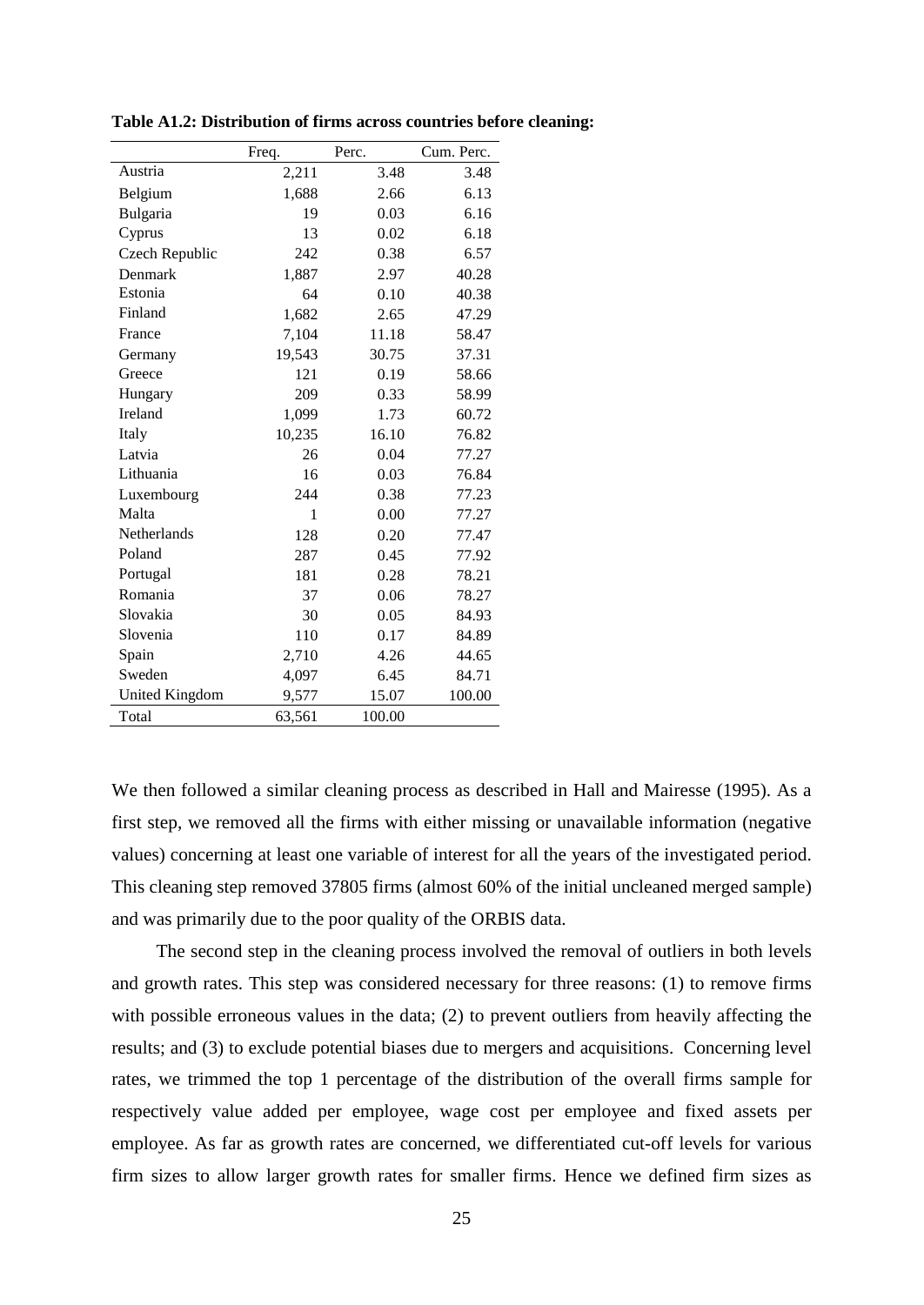micro (0-10 employees), small (11-50 employees), medium (51-250 employees) and large (more than 250 employees). Cut-off values have been defined for one-year growth levels in employees, value added, fixed assets and wage costs. This trimming exercise excluded 2645 firms from the sample (about 4% of the initial uncleaned sample).

After this cleaning exercise we ended up with a final workable sample of 23,111 firms (about 36% of the initial one). From this unbalanced panel, 3,133 firms were further dropped by applying our GMM-SYS procedure to the specification (3).